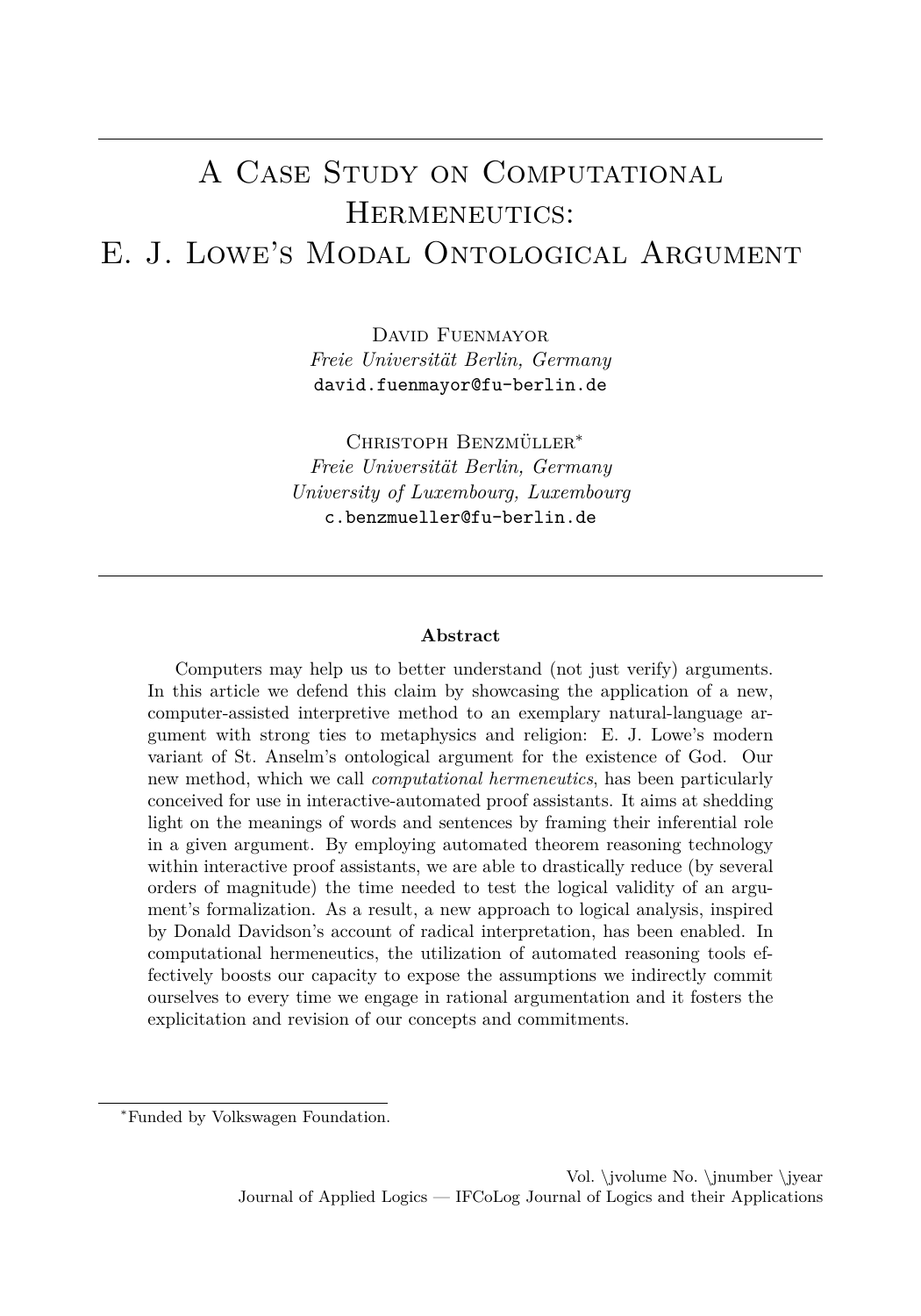# **Part I: Introductory Matter**

The traditional conception of logic as an *ars iudicandi* sees as its central role the classification of arguments into valid and invalid ones by identifying criteria that enable us to judge the correctness of (mostly deductive) inferences. However, logic can also be conceived as an *ars explicandi*, aiming at rendering the inferential rules implicit in our socio-linguistic argumentative praxis in a more orderly, more transparent, and less ambiguous way, thus setting the stage for an eventual critical assessment of our conceptual apparatus and inferential practices.

The novel approach we showcase in this article, called *computational hermeneutics*, is inspired by Donald Davidson's account of *radical interpretation* [\[18,](#page-35-0) [15\]](#page-35-1). It draws on the well-known *principle of charity* and on a holistic account of meaning, according to which the meaning of a term can only be given through the explicitation of the inferential role it plays in some theory (or argument) of our interest. We adopt the view that the process of logical analysis (aka. formalization) of a natural-language argument is itself a kind of interpretation, since it serves the purpose of *making explicit* the inferential relations between concepts and statements.[1](#page-0-0) Moreover, the output of this process: *a* logical form, does not need to be unique, since it is dependent on a given background logical theory, or, as Davidson has put it:

"... much of the interest in logical form comes from an interest in logical geography: to give the logical form of a sentence is to give its logical location in the totality of sentences, to describe it in a way that explicitly determines what sentences it entails and what sentences it is entailed by. The location must be given relative to a specific deductive theory; so logical form itself is relative to a theory." ([\[16\]](#page-35-2) p. 140)

Following the *principle of charity* while engaging in a process of logical analysis, requires us to search for plausible implicit premises, which would render the given argument as being logically valid and also foster important theoretical virtues such as consistency, non-circularity (avoiding 'question-begging'), simplicity, fruitfulness, etc. This task can be seen as a kind of conceptual *explication*. [2](#page-0-0) In computational

<sup>&</sup>lt;sup>1</sup>In recent times, this idea has become known as *logical expressivism* and has been championed, most notably, by the adherents of semantic inferentialism in the philosophy of language. Two paradigmatic book-length expositions of this philosophical position can be found in the works of Brandom [\[13\]](#page-35-3) and Peregrin [\[37\]](#page-36-0).

<sup>2</sup>Explication, in Carnap's sense, is a method of conceptual clarification, aimed at replacing an unclear 'fuzzy' pre-theoretical concept: an *explicandum*, by a new more exact concept with clearly defined rules of use: an *explicatum*, for use in a target theory. While Carnapian in spirit, our idea of explication focuses mostly on the activity of conceptual *explicitation* by the means of formal logic.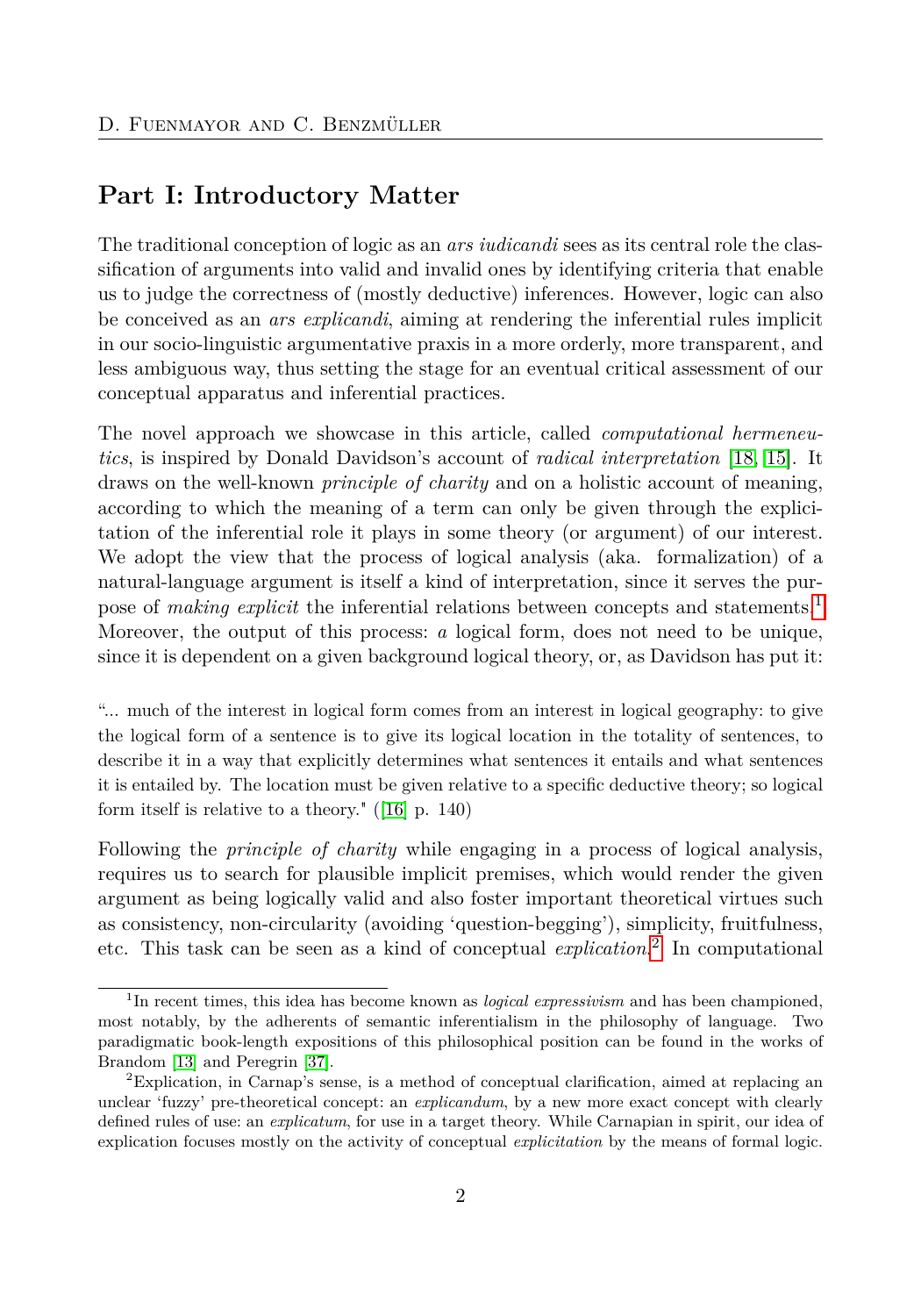hermeneutics we carry it out by providing definitions (i.e. by directly relating a *definiendum* with a *definiens*) or by introducing formulas (e.g. as axioms) which relate a concept we are currently interested in (*explicandum*) with some other concepts which are themselves explicated in the same way (in the context of the same or some other background theory). The circularity involved in this process is an unavoidable characteristic of any interpretive endeavor and has been historically known as the *hermeneutic circle*. Thus, computational hermeneutics contemplates an iterative process of 'trial and error' where the adequacy of some newly introduced formula or definition becomes tested by computing, among others, the logical validity of the *whole* formalized argument. In order to explore the generally very wide space of possible formalizations (and also of interpretations) for even the simplest argument, we have to test its validity at least several hundreds of times (also to account for logical pluralism). It is here where the recent improvements and ongoing consolidation of modern automated theorem proving technology, in particular for higher-order logic (HOL), become handy. A concrete example of the application of this approach using the *Isabelle/HOL* [\[31\]](#page-36-1) proof assistant to the logical analysis and interpretation of an ontological argument will be provided in the last section.

This article is divided in three parts. In the first one, we present the philosophical motivation and theoretical underpinnings of our approach; and we also outline the landscape of automated deduction. In the second part, we introduce the method of computational hermeneutics as an iterative process of conceptual explication. In the last part, we present our case study: the computer-assisted logical analysis and interpretation of E. J. Lowe's modal ontological argument, where our approach becomes exemplified.

# **Philosophical and Religious Arguments**

Is it possible to find meaning in religious argumentation? Or is religion a conversationstopper? Do religious beliefs provide a conceptual framework through which a believer's world-view is structured to such an extent, that the interpretation of religious arguments becomes a hopeless case? (given the apparent incommensurability between the conceptual schemes of speakers and interpreters of different creeds). The answer to these questions boils down to finding a way to acknowledge the variety of religious belief, while recognizing that we all share, at heart, a similar assortment of concepts and are thus able to understand each other. We argue for the role of logic as a common ground for understanding in general and, in particular, for theological argumentation. We reject therefore the view that deep religious convictions constitute an insurmountable obstacle for successful interreligious communication (e.g.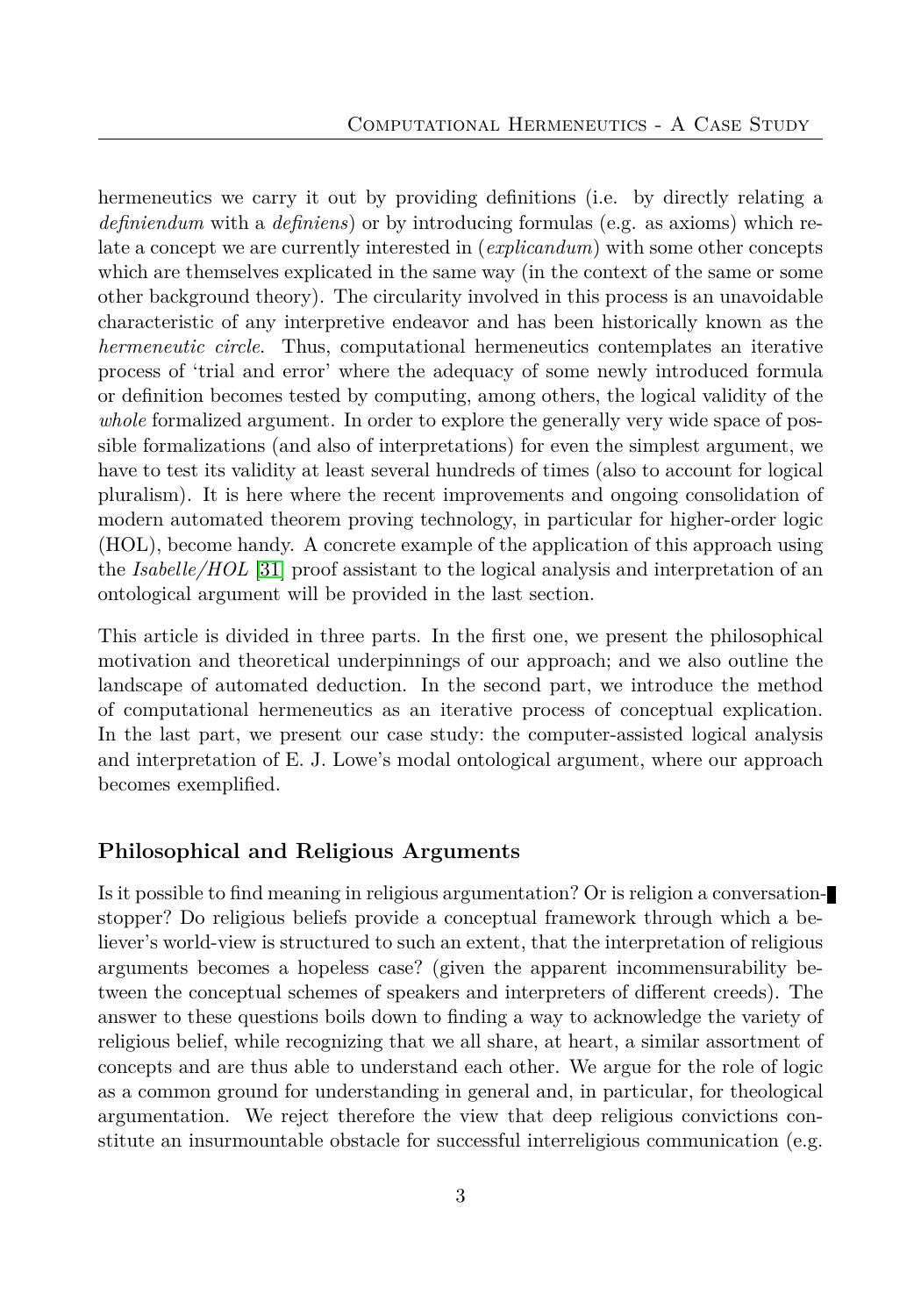between believers and lay interpreters). Such views have been much discussed in religious studies. Terry Godlove, for instance, has convincingly argued in [\[24\]](#page-35-4) against what he calls the "framework theory" in religious studies, according to which, for believers, religious beliefs shape the interpretation of most of the objects and situations in their lives. Here Godlove relies on Donald Davidson's rejection of "the very idea of a conceptual scheme" [\[17\]](#page-35-5).

Davidson's criticism of what he calls "conceptual relativism" relies on the view that talk of incommensurable conceptual schemes is possible only on violating a correct understanding of interpretability, as developed in his theory of radical interpretation, especially vis-à-vis the well-known *principle of charity*. Furthermore, the kind of meaning holism implied by Davidson's account of interpretation suggests that we must share vastly more belief than not with anyone whose words and actions we are able to interpret. Thus, divergence in belief must be limited: If an interpreter is to interpret someone as asserting that Jerusalem is a holy place, she has to presume that the speaker holds true many closely related sentences; for instance, that Jerusalem is a city, that holy places are sites of pilgrimage, and, if the speaker is Christian, that Jesus is the son of God and lived in Jerusalem –and so on. Meaning holism requires us, so Godlove's thesis, to reject the notion that religions are alternative, incommensurable conceptual frameworks.

Drawing upon our experience with the computer-assisted reconstruction and assessment of ontological arguments for the existence of God [\[8,](#page-34-0) [9,](#page-34-1) [23,](#page-35-6) [7\]](#page-34-2), we can bear witness to the previous claims. While looking for the most appropriate formalization of an argument, we have been led to consider further unstated assumptions (implicit premises) needed to reconstruct the argument as logically valid, and thus to ponder how much we may have departed from the original argument and to what extent we are still doing justice to the intentions of its author. We had to consider issues like the plausibility of our assumptions from the standpoint of the author and its compatibility with the author's purported beliefs (or what she said elsewhere).<sup>[3](#page-0-0)</sup> Reflecting on this experience, we have become motivated to work out a computerassisted interpretive approach drawing on semantic holism, which is especially suited for finding meaning in theological and metaphysical discourse.

We want to focus our inquiry on the issue of understanding a particular type of arguments and the role computers can play in it. We are thus urged to distinguish the kind of arguments we want to address from others that, on the one hand, rely

 $3$ More specifically, Eder and Ramharter [\[19\]](#page-35-7) propose several criteria aimed at judging the adequacy of formal reconstructions of St. Anselm's ontological argument. They also show how such reconstructions help us gain a better understanding of this argument.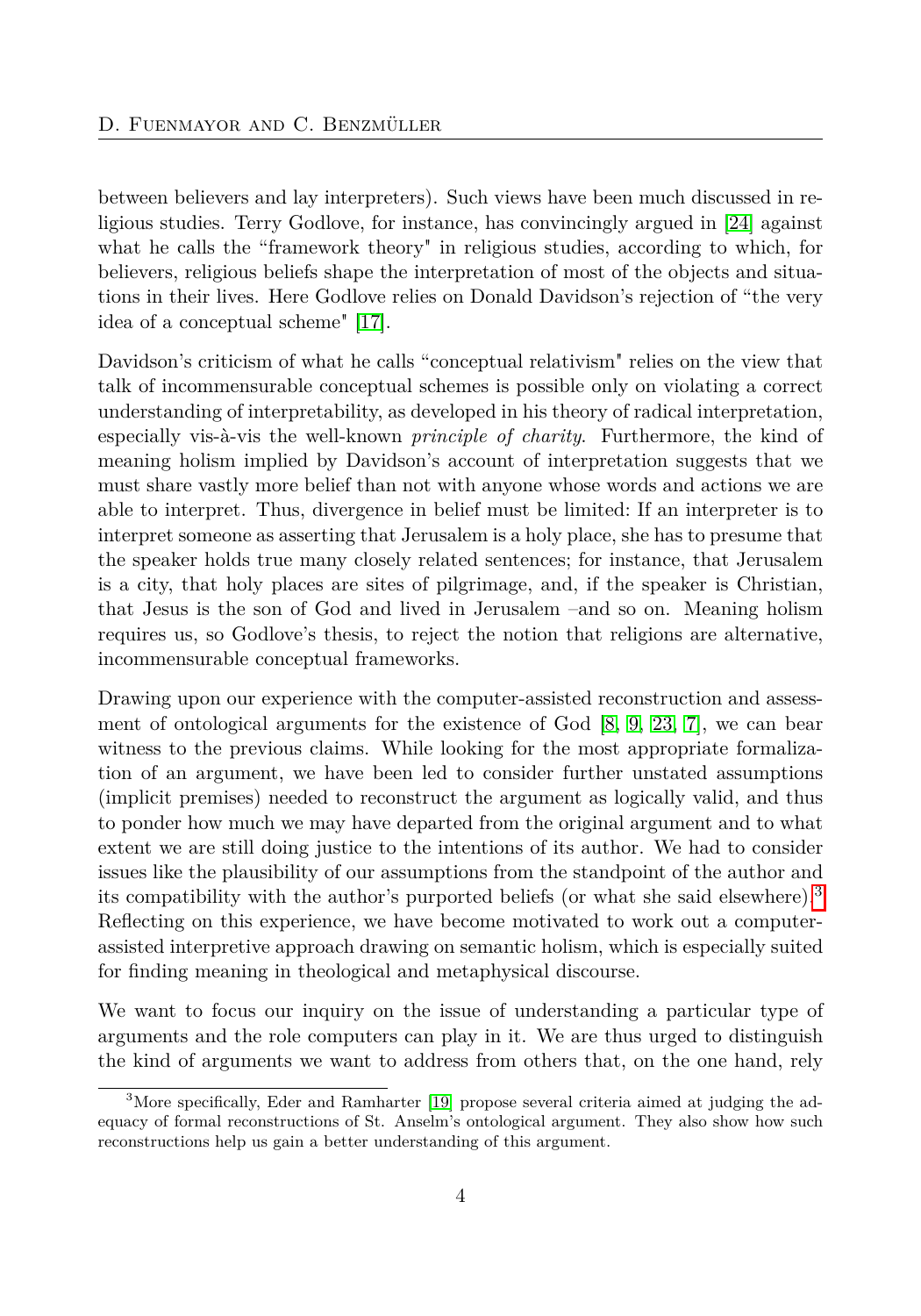on appeals to faith and rhetorical effects, or, on the other hand, make use of already well-defined concepts with univocal usage, like in mathematics. We have already talked of religious arguments in the spirit of St. Anselm's ontological argument as some of the arguments we are interested in; we want, nonetheless, to generalize the domain of applicability of our approach to what we call 'philosophical' arguments (for lack of a better word), since we consider that many of the concepts introduced into these and many other kinds of philosophical discussions remain quite fuzzy and unclear ("explicanda" in Carnap's terminology). We want to defend the view that the process of *explicating* those philosophical concepts takes place in the very practice of argumentation through the *explicitation* of the inferential role they play in some theory or argument of our interest. In the context of a formalized argument (in some chosen logic), this task of conceptual explication can be carried out *systematically* by giving definitions or axiomatizing conceptual interrelations, and then using automated reasoning tools to explore the space of possible logical inferences. This approach, which we name computational hermeneutics, will be illustrated in the case study presented in the last section.

## **Top-down versus Bottom-up Approaches to Meaning**

Above we have discussed the challenge of finding meaning in religious arguments. Determining meanings in philosophical contexts, however, has generally been considered a problematic task, especially when one wants to avoid the kind of ontological commitments resulting from postulating the existence, for every linguistic expression, of some obscure abstract being in need of definite identity criteria (cf. Quine's slogan "no entity without identity"). We want to talk here of the *meaning* of a linguistic expression (particularly of an argument) as *that* which the interpreter needs to grasp in order to *understand* it, and we will relate this to such blurry things as the inferential role of expressions.

In a similar vein, we also want to acknowledge the compositional character of natural and formalized languages, so we can think of the meaning of an argument as a function of the meanings of each of its constituent sentences (premises and conclusions) and their mode of combination (logical consequence relation).<sup>[4](#page-0-0)</sup> Accordingly, we take the meaning of each sentence as resulting from the meaning of its constituent words

<sup>4</sup> Ideally, an argument would be analyzed as an island isolated from any external linguistic or pre-linguistic goings-on, to the extent that its validity would depend solely on what is explicitly stated (premises, inference rules, etc.); and, for instance, when *implicit* premises are brought to our attention, they should be made *explicit* and integrated into the argument accordingly –which must always remain an *intersubjectively* accessible artifact: a product of our socio-linguistic discursive practices. In the same spirit, it is also reasonable to expect of all sentences to derive their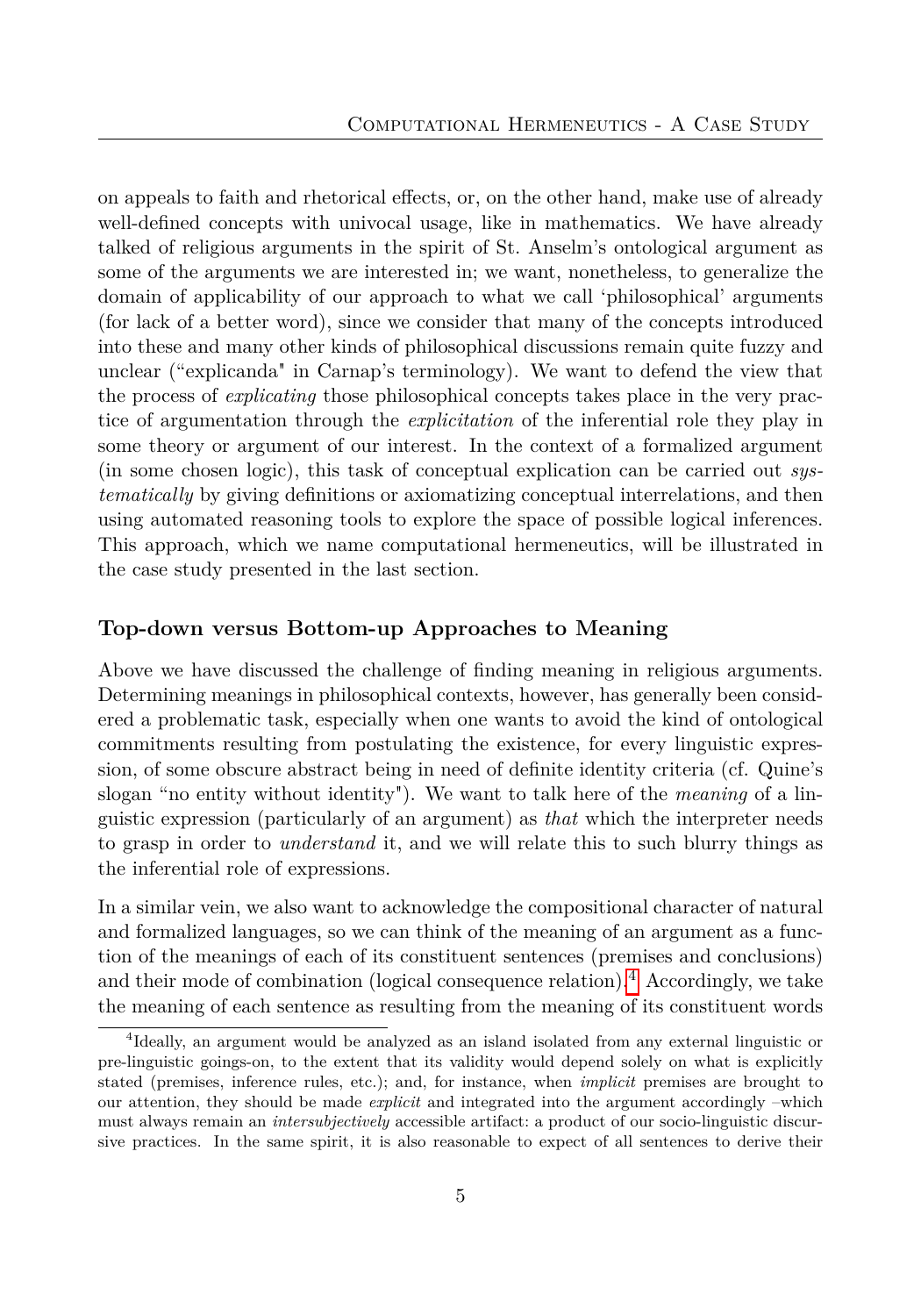(concepts) and their mode of combination. We can therefore, by virtue of compositionality, conceive a *bottom-up* approach for the interpretation of an argument, by starting with our pre-understanding (theoretical or colloquial) of its main concepts and then working our way up to an understanding of its sentences and their inferential interrelations.[5](#page-0-0)

The bottom-up approach is the one usually employed in the formal verification of arguments (logic as *ars iudicandi*). However, it leaves open the question of how to arrive at the meaning of words beyond our initial pre-understanding of them. This question is central to our project, since we are interested in understanding (logic as *ars explicandi*) more than mere verifying. Thus, we want to complement the atomistic bottom-up approach with a holistic top-down one, by proposing a computer-supported method aimed at determining the meaning of expressions from their inferential role vis-à-vis argument's validity (which is determined for the argument *as a whole*), much in the spirit of Donald Davidson's program of *radical interpretation*. [6](#page-0-0)

#### **Radical Interpretation and the Principle of Charity**

What is the use of radical interpretation in religious and metaphysical discourse? The answer is trivially stated by Davidson himself, who convincingly argues that "all understanding of the speech of another involves radical interpretation" ([\[15\]](#page-35-1), p. 125). Furthermore, the impoverished evidential position we are faced with when interpreting metaphysical and theological arguments corresponds very closely to the starting situation Davidson contemplates in his thought experiments on *radical interpretation*, where he shows how an interpreter could come to understand someone's utterances without relying on any prior understanding of their language.<sup>[7](#page-0-0)</sup>

meaning compositionally (in particular, we see no place for idioms in philosophical arguments). Unsurprisingly, these demands are never met in their entirety in real-world arguments.

<sup>&</sup>lt;sup>5</sup>There is a well-known tension between the holistic nature of inferential roles and a compositional account of meaning. In computational hermeneutics, we aim at showing both approaches in action (top-down and bottom-up), thus demonstrating their compatibility in practice. For a theoretical treatment of the relationship between compositionality and meaning holism, we refer the reader to [\[35,](#page-36-2) [33,](#page-36-3) [34\]](#page-36-4).

 ${}^{6}$ The connections between Davidson's truth-centered theory of meaning and theories focusing on the inferential role of expressions (e.g. [\[13,](#page-35-3) [27,](#page-35-8) [12\]](#page-35-9)) have been much discussed in the literature. While some authors (Davidson included) see both holistic approaches as essentially different, others (e.g. [\[45\]](#page-36-5), [\[28\]](#page-35-10), p. 72) have come to see Davidson's theory as an instance of inferential-role semantics. We side with the latter.

<sup>&</sup>lt;sup>7</sup>For an interesting discussion of the relevance of Davidson's philosophy of language in religious studies, we refer the reader to [\[25\]](#page-35-11).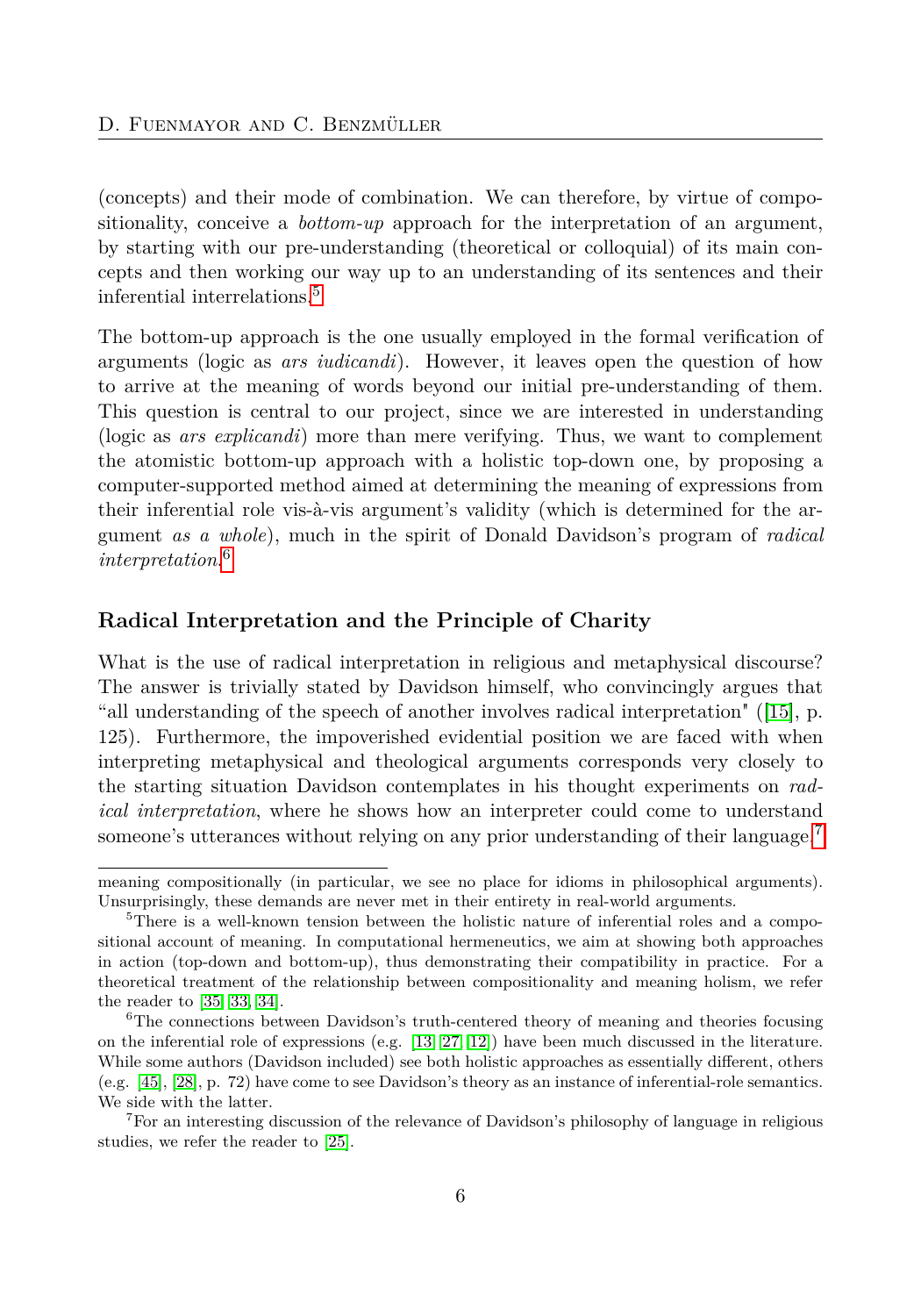Davidson's program builds on the idea of taking the notion of truth as basic and extracting from it an account of translation or interpretation satisfying two general requirements: (i) it must reveal the compositional structure of language, and (ii) it can be assessed using evidence available to the interpreter [\[15,](#page-35-1) [18\]](#page-35-0).

The first requirement (i) is addressed by noting that a theory of truth in Tarski's style (modified to apply to natural language) can be used as a theory of interpretation. This implies that, for every sentence *s* of some object language *L*, a sentence of the form: «"s" is true in L iff p» (aka. T-schema) can be derived, where *p* acts as a translation of *s* into a sufficiently expressive metalanguage used for interpretation (note that in the T-schema the sentence *p* is being *used*, while *s* is only being *mentioned*). Thus, by virtue of the recursive nature of Tarski's definition of truth [\[43\]](#page-36-6), the *compositional* structure of the object-language sentences becomes revealed.

From the point of view of computational hermeneutics, the sentence *s* is interpreted in the context of a given argument. The object language *L* thereby corresponds to the idiolect of the speaker (natural language plus some technical terms and background information), and the metalanguage is constituted by formulas of our chosen logic of formalization (some expressive logic XY) plus the turnstyle symbol  $\vdash_{XY}$ signifying that an inference (argument) is valid in logic *XY*. As an illustration, consider the following instance of the T-schema used for some theological argument about monotheism: «"There is only one God" is true [in English, in the context of argument A] iff  $A_1, A_2, ..., A_n \vdash_{HOL}$  " $\exists x$ *. God x*  $\wedge \forall y$ *. God y*  $\rightarrow$  *y*=*x*"», where *A*1*, A*2*, ..., A<sup>n</sup>* correspond to the formalization of the premises of argument *A* and the turnstyle  $\vdash_{HOL}$  corresponds to the standard logical consequence relation in higherorder logic (*HOL*). By comparing this with the T-schema («"s" is true in L iff p») we can notice that the *used* metalanguage sentence *p* can be paraphrased in the form: «"q" follows from the argument's premises [in HOL]» where the *mentioned* sentence *q* corresponds to the formalization (in some chosen logic) of the object sentence *s*. In this example we have considered a sentence playing the role of a conclusion which is being supported by some premises. It is however also possible to consider this same sentence in the role of a premise: «"There is only one God" is true [in the context of argument A] iff  $A_1, A_2, \ldots$ , " $\exists x$ *. God*  $x \wedge \forall y$ *. God*  $y \rightarrow y=x$ ", ...,  $A_n \vdash_{HOL} C$ "; now the truth of the sentence is postulated so that it can be used to validate C.<sup>[8](#page-0-0)</sup> Most importantly, this example aims at illustrating how the interpretation of a sentence relates to its logical formalization and the inferential role it plays in a background

<sup>&</sup>lt;sup>8</sup>We may actually want to weaken the double implication in this case, or work with an alternative notion of logical consequence. Moreover, other roles can be conceived for such a sentence in the context of an argument, for instance, it can also play the role of an unwanted conclusion: a sentence which we want to make sure it remains false no matter how we analyze the argument.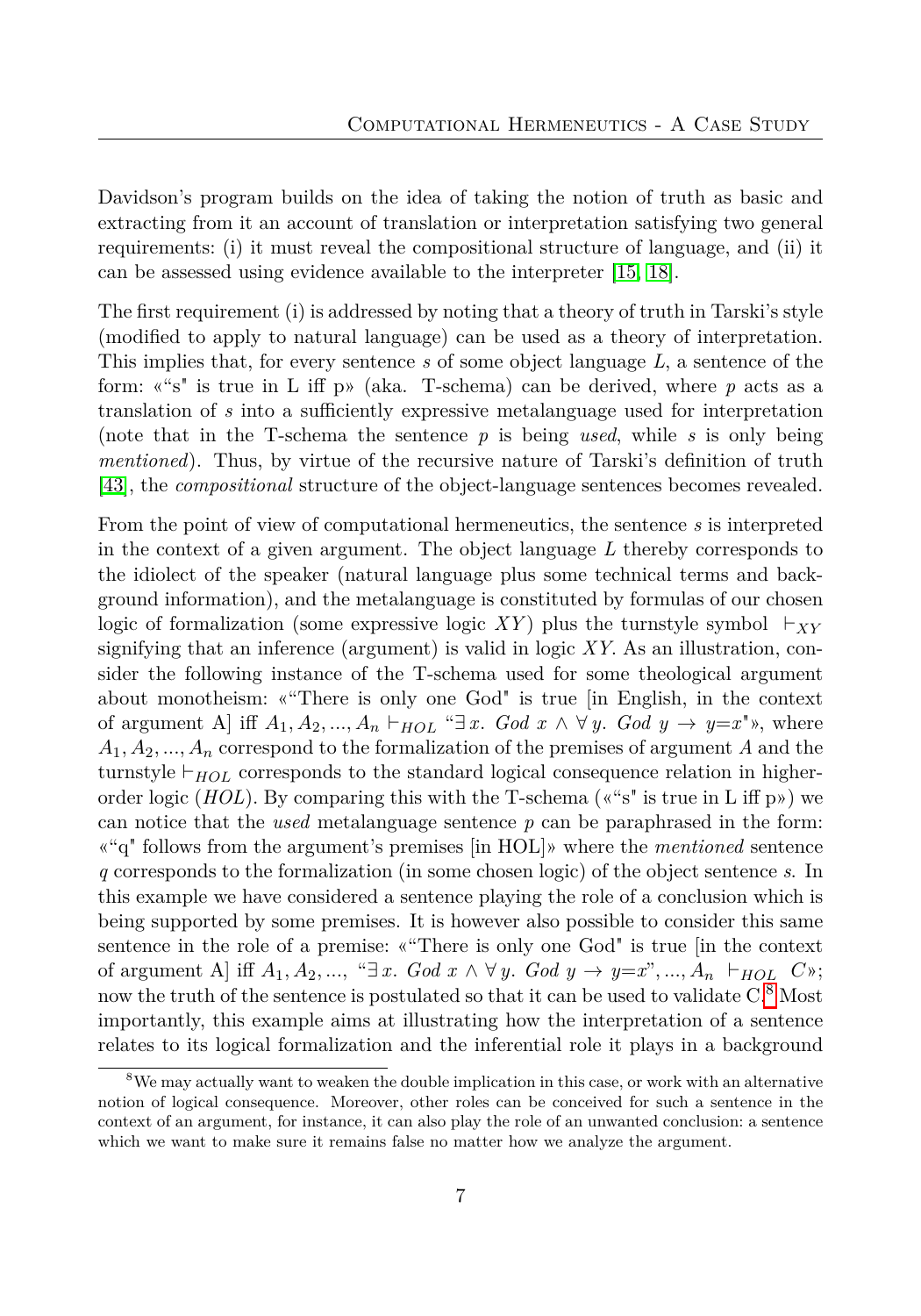#### argument.

The second general requirement (ii) states that the interpreter has access to objective evidence in order to judge the appropriateness of her interpretations, i.e., access to the events and objects in the 'external world' that cause sentences to be true (or, in our case, arguments to be valid). In our approach, formal logic serves as a common ground for understanding. Computing the logical validity of a formalized argument constitutes the kind of objective (or, more appropriately, intersubjective) evidence needed to secure the adequacy of our interpretations, under the *charitable* assumption that the speaker follows (or at least accepts) similar logical rules as we do. In computational hermeneutics, the computer acts as an (arguably unbiased) arbiter deciding on the truth of a sentence in the context of an argument. In order to account for logical pluralism, computational hermeneutics targets the utilization of different kinds of classical and non-classical logics through the technique of *semantical embeddings* (see e.g. [\[6,](#page-34-3) [4\]](#page-34-4)), which allows us to take advantage of the expressive power of classical higher-order logic (as a metalanguage) in order to embed the syntax and semantics of another logic (as an object language). Using the technique of semantical embeddings we can, for instance, embed a modal logic by defining the modal operators as meta-logical predicates. A framework for automated reasoning in different logics by applying the technique of semantical embeddings has been successfully implemented using automated theorem proving technology [\[21,](#page-35-12) [5\]](#page-34-5).

Underlying his account of radical interpretation, there is a central notion in Davidson's theory: the *principle of charity*, which he holds as a condition for the possibility of engaging in any kind of interpretive endeavor. In a nutshell, the principle says that "we make maximum sense of the words and thoughts of others when we interpret in a way that optimizes agreement" [\[17\]](#page-35-5). The principle of charity builds on the possibility of intersubjective agreement about external facts among speaker and interpreter and can thus be invoked to make sense of a speaker's ambiguous utterances and, in our case, to presume (and foster) the validity of the argument we aim at interpreting. Consequently, in computational hermeneutics we assume from the outset that the argument's conclusions indeed follow from its premises and disregard formalizations that do not do justice to this postulate.

#### **The Automated Reasoning Landscape**

Automated reasoning is an umbrella term used for a wide range of technologies sharing the overall goal of mechanizing different forms of reasoning (understood as the ability to draw inferences). Born as a subfield of artificial intelligence with the aim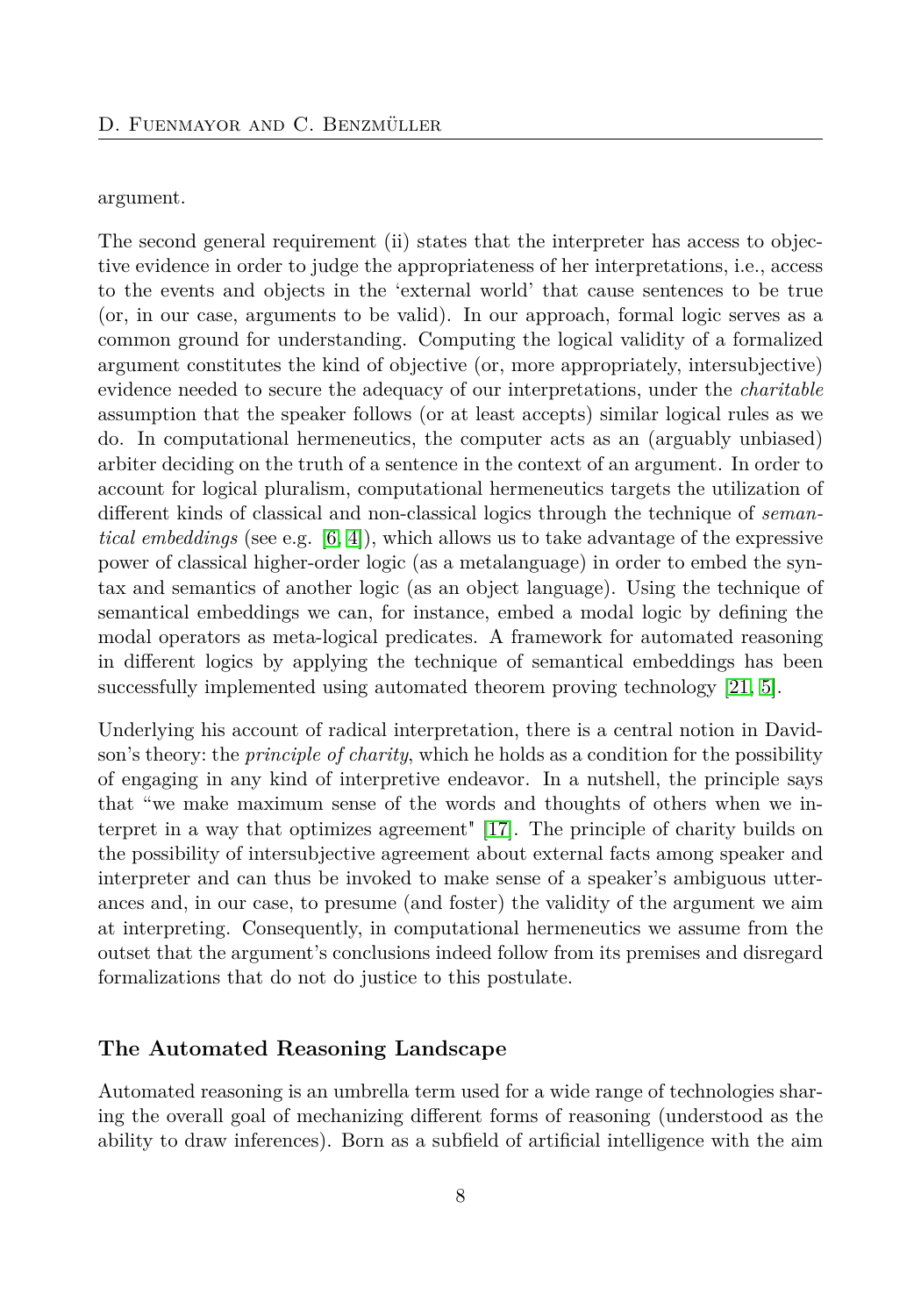of automatically generating mathematical proofs,<sup>[9](#page-0-0)</sup> automated reasoning has moved to close proximity of logic and philosophy, thanks to substantial theoretical developments in the last decades. Nevertheless, its main field of application has mostly remained bounded to mathematics and hardware and software verification. In this respect, the field of *automated theorem proving* (ATP) has traditionally been its most developed subarea. ATP involves the design of algorithms that automate the process of construction (proof generation) and verification (proof checking) of mathematical proofs. Some extensive work has also been done in other non-deductive forms of reasoning (inductive, abductive, analogical, etc.). However, those fields remain largely underrepresented in comparison.

There have been major advances regarding the automatic generation of formal proofs during the last years, which we think make the utilization of formal methods in philosophy very promising and have even brought about some novel philosophical results (e.g. [\[9\]](#page-34-1)). We will, on this occasion, restrain ourselves to the computersupported interpretation of existing arguments, that is, to a situation where the given nodes/statements in the argument constitute a coarse grained "island proof structure" that needs to be rigorously assessed.

Proof checking can be carried out either non-interactively (for instance as a batch operation) or interactively by utilizing a proof assistant. A non-interactive proofchecking program would normally get as input some formula (string of characters in some predefined syntax) and a context (some collection of such formulas) and will, in positive cases, generate a listing of the formulas (in the given context) from which the input formula logically follows, together with the name of the proof method<sup>[10](#page-0-0)</sup> used and, in some cases, a proof string (as in the case of proof generators). Some proof checking programs, called *model finders*, are specialized in searching for models and, more importantly, countermodels for a given formula. This functionality proves very useful in practice by sparing us the thankless task of trying to prove non-theorems.

Human guidance is oftentimes required by theorem provers in order to effectively solve interesting problems. A need has been recognized for the synergistic combination of the vast memory resources and information-processing capabilities of modern computers, together with human ingenuity, by allowing people to give hints to these tools by the means of especially crafted user interfaces. The field of *interactive the-*

<sup>9</sup>For instance, the first widely recognized AI system: *Logic Theorist*, was able to prove 38 of the first 52 theorems of Whitehead and Russell's "Principia Mathematica" back in 1956.

<sup>&</sup>lt;sup>10</sup>For instance, some of the proof methods commonly employed by the *Isabelle/HOL* proof assistant are: term rewriting, classical reasoning, tableaus, model elimination, ordered resolution and paramodulation.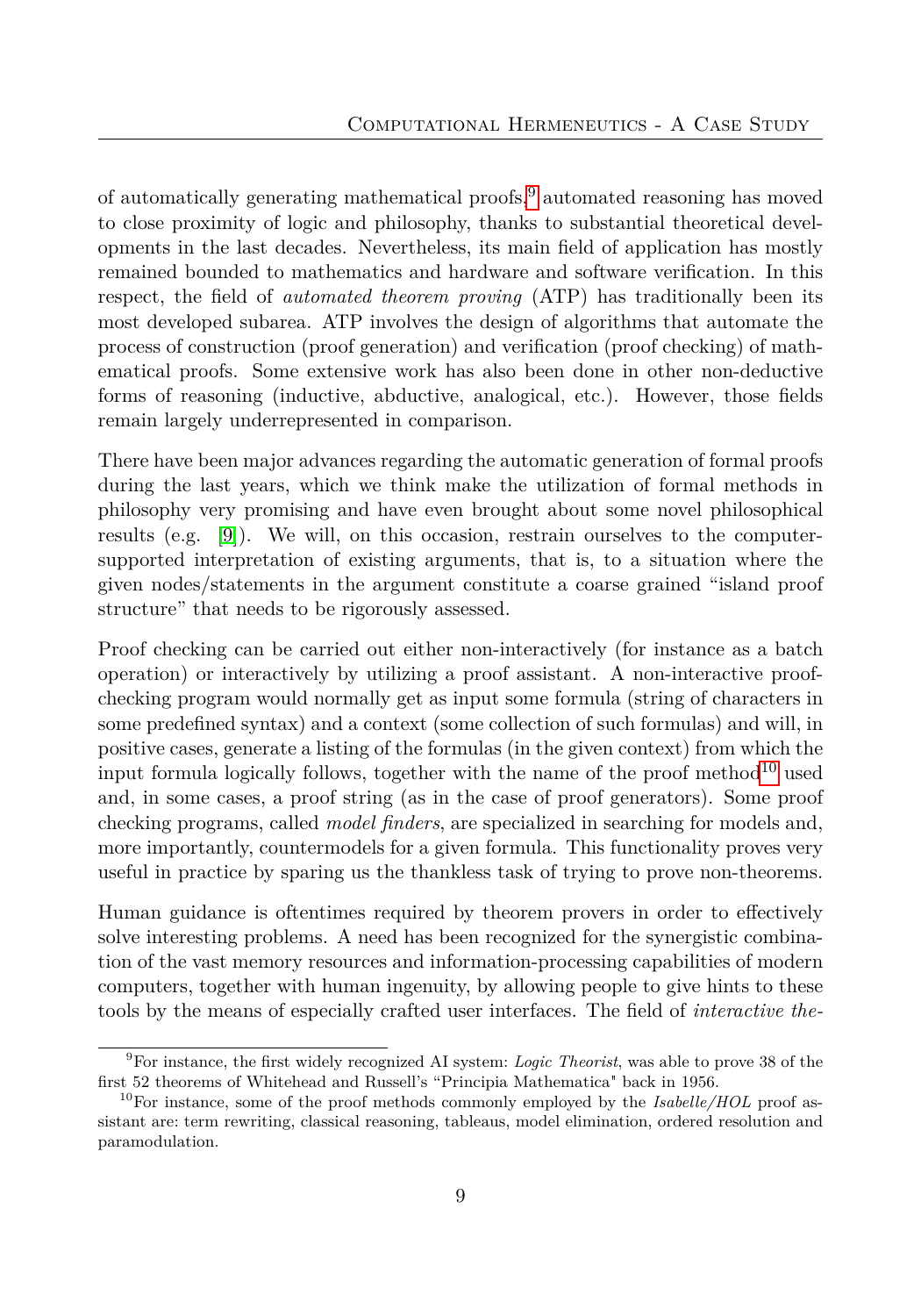*orem proving* has grown out of this endeavor and its software programs are known as *proof assistants*. [11](#page-0-0)

Automated reasoning is currently being applied to solve problems in formal logic, mathematics and computer science, software and hardware verification and many others. For instance, the Mizar Library<sup>[12](#page-0-0)</sup> and TPTP (Thousands of Problems for Theorem Provers) [\[42\]](#page-36-7) are two of the biggest libraries of such problems being maintained and updated on a regular basis. There is also a yearly competition among automated theorem provers held at the CADE conference [\[36\]](#page-36-8), whose problems are selected from the TPTP library.

Automated theorem provers (particularly focusing on higher order logics) have been used to assist in the formalization of many advanced mathematical proofs such as Erdös-Selberg's proof of the *Prime Number Theorem* (about 30,000 lines in Isabelle), the proof of the *Four Color Theorem* (60,000 lines in Coq), and the proof of the *Jordan Curve Theorem* (75,000 lines in HOL-Light) [\[40\]](#page-36-9). The monumental proof of Kepler's conjecture by Thomas Hales and his research team has been recently formalized and verified using the HOL-Light and Isabelle proof assistants as part of the *Flyspeck project* [\[26\]](#page-35-13).

*Isabelle* [\[31\]](#page-36-1) is the proof assistant we will use to illustrate our *computational hermeneutics* method. Isabelle offers a structured proof language called *Isar* specifically tailored for writing proofs that are both computer- and human-readable and which focuses on higher-order classical logic. The different variants of the ontological argument assessed in our case study are formalized directly in Isabelle's HOL dialect or, for the modal variants, through the technique of shallow semantical embeddings [\[6\]](#page-34-3).

# **Part II: The Computational Hermeneutics Method**

It is easy to argue that using computers for the assessment of arguments brings us many *quantitative* advantages, since it gives us the means to construct and verify proofs easier, faster, and much more reliably. Furthermore, a main task of this paper is to illustrate a central *qualitative* advantage of computer-assisted argumentation: It enables a different, *holistic* approach to philosophical argumentation.

<sup>&</sup>lt;sup>11</sup>A survey and system comparison of the most famous interactive proof assistants has been carried out in [\[44\]](#page-36-10). The results of this survey remain largely accurate to date.

<sup>&</sup>lt;sup>12</sup>Mizar proofs and their corresponding articles are published regularly in the peer-reviewed *Journal of Formalized Mathematics*.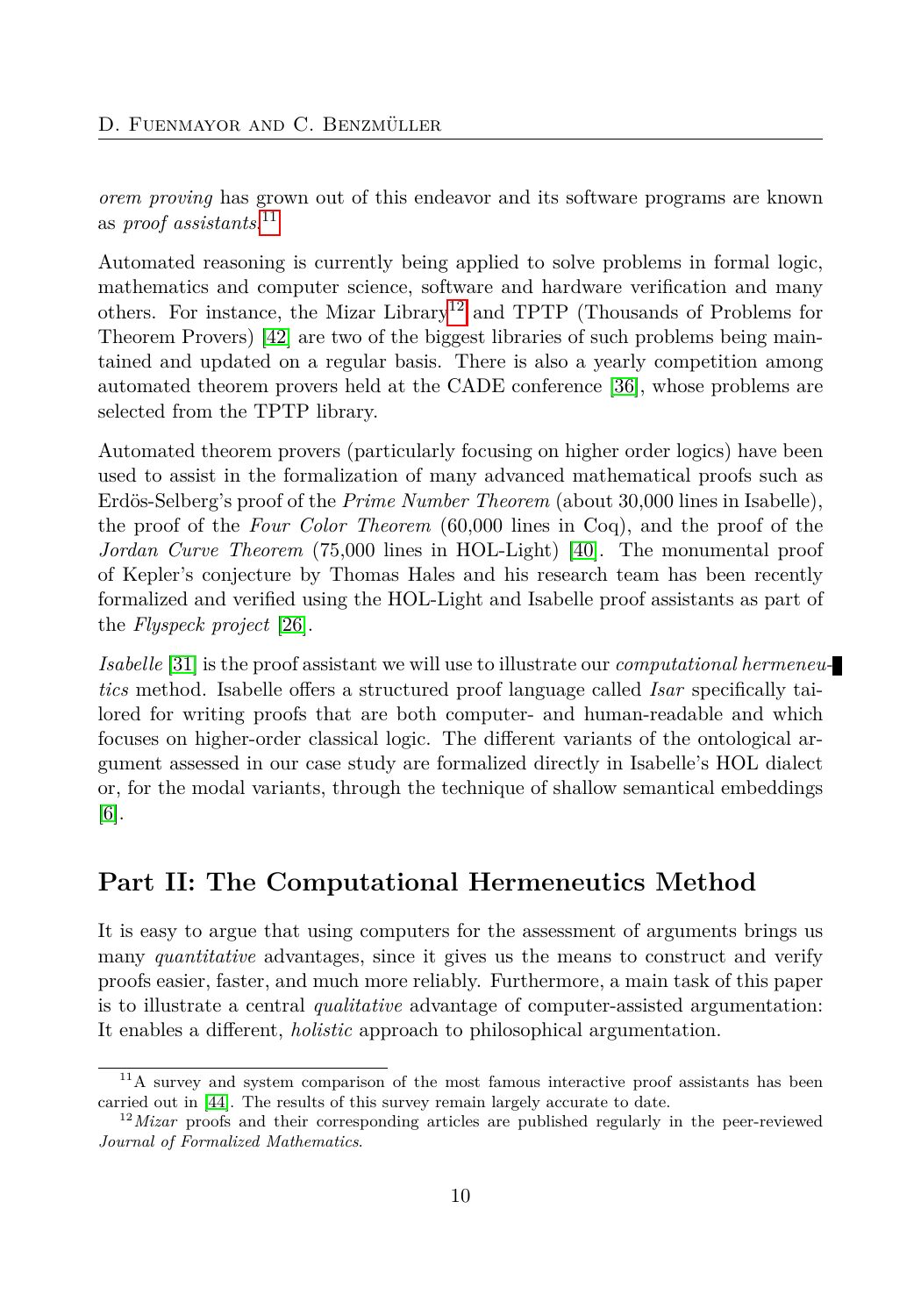# **Holistic Approach: Why Feasible Now?**

Let us imagine the following scenario: A philosopher working on a formal argument wants to test a variation on one of its premises or definitions and find out if the argument still holds. Our philosopher is working with pen and paper and she follows some chosen proof procedure (e.g. natural deduction or sequent calculus). Depending on her calculation skills, this may take some minutes, if not much longer, to be carried out. It seems clear that she cannot allow herself many of such experiments on such conditions.

Now compare the above scenario to another one in which our working philosopher can carry out such an experiment in just a few seconds and with no effort, by employing an automated theorem prover. In a best-case scenario, the proof assistant would automatically generate a proof (or the sketch of a countermodel), so she just needs to interpret the results and use them to inform her new conjectures. In any case, she would at least know if her speculations had the intended consequences, or not. After some minutes of work, she will have tried plenty of different variations of the argument while getting real-time feedback regarding their suitability.<sup>[13](#page-0-0)</sup>

We aim at showing how this radical *quantitative* increase in productivity does indeed entail a *qualitative* change in the way we approach formal argumentation, since it allows us to take things to a whole new level (note that we are talking here of many hundreds of such trial-and-error 'experiments' that would take weeks or months if using pen and paper). Most importantly, this qualitative leap opens the door for the possibility of automating the process of logical analysis for natural-language arguments with regard to their subsequent computer-assisted critical evaluation.

# **The Approach**

Computational hermeneutics is a holistic iterative enterprise, where we evaluate the adequacy of some candidate formalization of a sentence by computing the logical validity of the whole argument. We start with formalizations of some simple statements (taking them as tentative) and use them as stepping stones on the way to the formalization of other argument's sentences, repeating the procedure until arriving at a state of *reflective equilibrium*: A state where our beliefs and commitments have

<sup>&</sup>lt;sup>13</sup>The situation is obviously idealized, since, as is well known, most of theorem-proving problems are computationally complex and even undecidable, so in many cases a solution will take several minutes or just never be found. Nevertheless, as work in the emerging field of *computational metaphysics* [\[32,](#page-36-11) [1,](#page-34-6) [41,](#page-36-12) [8,](#page-34-0) [9\]](#page-34-1) suggests, the lucky situation depicted above is not rare.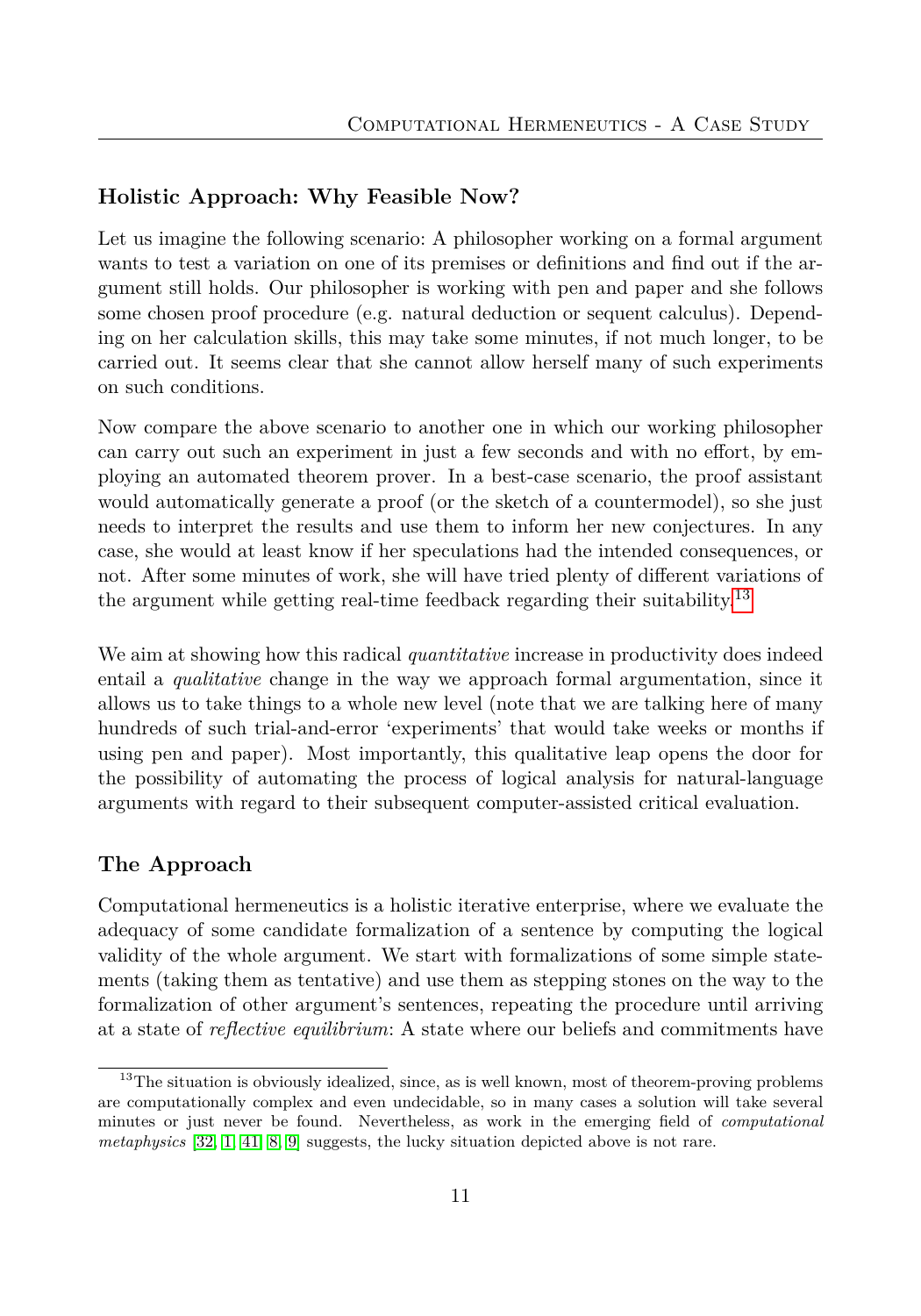the highest degree of coherence and acceptability.<sup>[14](#page-0-0)</sup> In computational hermeneutics, we work iteratively on an argument by temporarily fixing truth-values and inferential relations among its sentences, and then, after choosing a logic for formalization, working back and forth on the formalization of its premises and conclusions by making gradual adjustments while getting automatic feedback about the suitability of our speculations. In this fashion, by engaging in a dialectic questions-and-answers ('trial-and-error') interaction with the computer, we work our way towards a proper understanding of an argument by circular movements between its parts and the whole (hermeneutic circle).

A rough outline of the iterative structure of the *computational hermeneutics* approach is as follows:

- **1. Argument reconstruction** (initially in natural language):
	- **a. Add or remove sentences and choose their truth-values.** Premises and desired conclusions would need to become true, while some other 'unwanted' conclusions would have to become false. Deciding on these issues expectedly involves a fair amount of human judgment.
	- **b. Establish inferential relations,** i.e., determine the extension of the logical consequence relation: which sentences should follow (logically) from which others. This task can be done manually or automatically by letting our automated tools find this out for themselves, provided the logic for formalization has been selected and argument has already been roughly formalized (hence the mechanization of this step becomes feasible only after at least one outermost iteration). Automating this task frequently leads to the simplification of the argument, since current theorem provers are quite good at detecting idle axioms (see e.g. Isabelle's *Sledgehammer* tool [\[10\]](#page-34-7)).
- **2. Selection of a logic for formalization,** guided by determining the logical structure of the natural-language sentences occurring in the argument. This task can be partially automated (using the *semantical embeddings* technique) by

<sup>14</sup>We have been inspired by John Rawls' notion of *reflective equilibrium* as a state of balance or coherence between a set of general principles and particular judgments (where the latter follow from the former). We arrive at such a state through a deliberative give-and-take process of mutual adjustment between principles and judgments. More recent methodical accounts of reflective equilibrium have been proposed as a justification condition for scientific theories [\[20\]](#page-35-14) and objectual understanding [\[2\]](#page-34-8), and also as an approach to logical analysis [\[39\]](#page-36-13).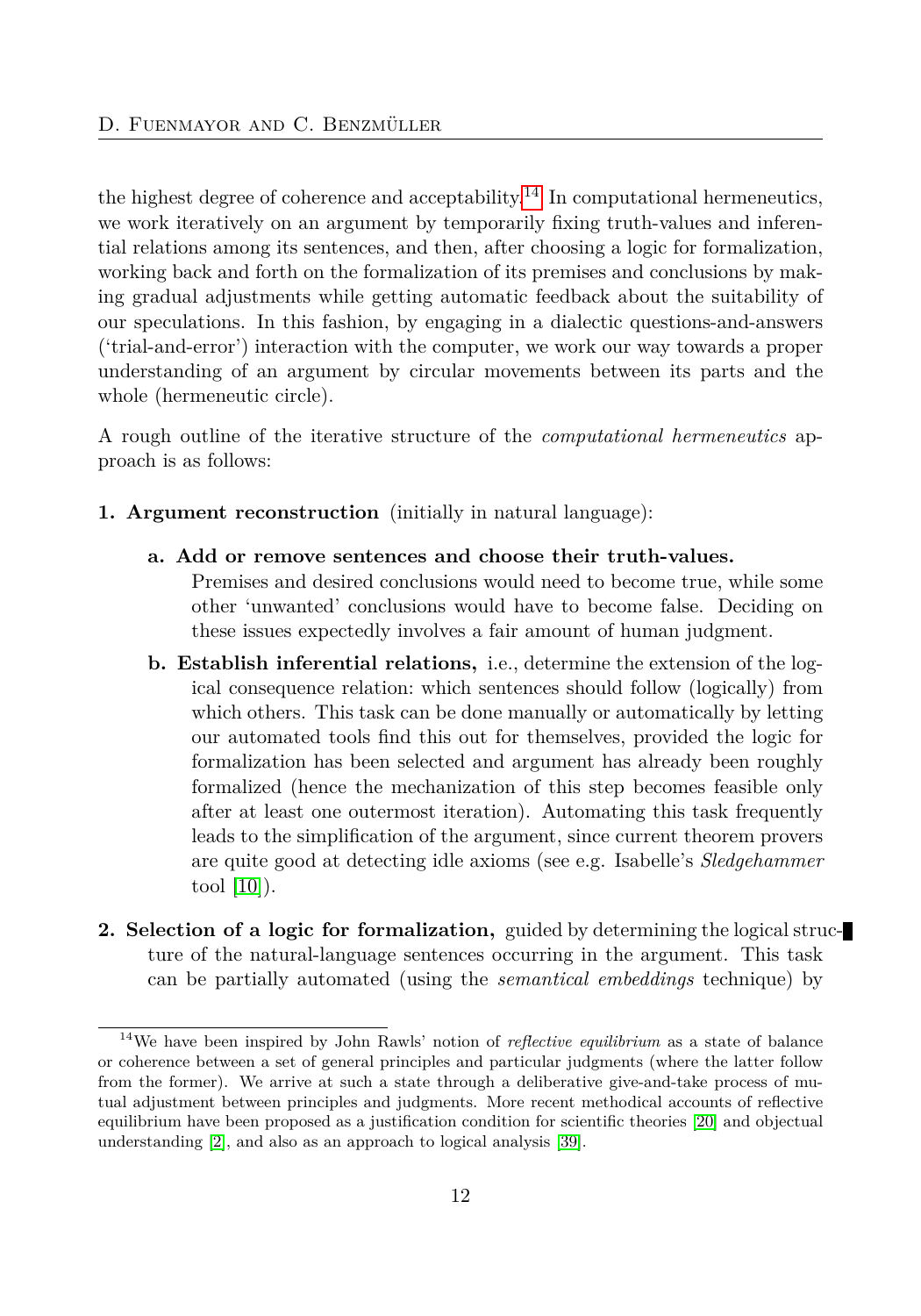searching a catalog of different embedded logics (in HOL) and selecting a candidate logic (modal, free, deontic, etc.) satisfying some particular syntactic or semantic criteria.

- **3. Argument formalization (in the chosen logic),** while getting continuous feedback from our automated reasoning tools about the argument's correctness (validity, consistency, non-circularity, etc.). This stage is itself iterative, since, for every sentence, we charitably (in the spirit of the *principle of charity*) try several different formalizations until getting a correct argument. Here is where we take most advantage of the real-time feedback offered by our automated tools. Some main tasks to be considered are:
	- **a. Translate natural-language sentences into the target logic,** by relying either on our pre-understanding or on provided definitions of the argument's terms.
	- **b. Vary the logical form of already formalized sentences.** This can be done systematically and automatically by relying upon a catalog of (consistent) logical variations of formulas (see *semantical embeddings*) and the output of automated tools (ATPs, model finders, etc.).
	- **c. Bring related terms together,** either by introducing definitions or by axiomatizing new interrelations among them. These newly introduced formulas can be translated back into natural language to be integrated into the argument in step (1.a), thus being disclosed as former *implicit* premises. The process of searching for additional premises with the aim of rendering an argument formally correct can be seen as a kind of abductive reasoning ('inference to the best explanation') and thus needs human support (at least at the current state of the art).
- **4. Are termination criteria satisfied?** That is, have we arrived at a state of *reflective equilibrium*? If not, we would come back to some early stage. Termination criteria can be derived from the adequacy criteria of formalization found in the literature on logical analysis (see e.g. [\[3,](#page-34-9) [14,](#page-35-15) [38,](#page-36-14) [39\]](#page-36-13)). An equilibrium may be found after several iterations without any significant improvements.[15](#page-0-0)

<sup>&</sup>lt;sup>15</sup>In particular, inferential adequacy criteria lend themselves to the application of automated deduction tools. Consider, for instance, Peregrin and Svoboda's [\[39\]](#page-36-13) proposed criteria:

<sup>(</sup>i) The *principle of reliability*: "*φ* counts as an adequate formalization of the sentence *S* in the logical system *L* only if the following holds: If an argument form in which *φ* occurs as a premise or as the conclusion is valid in *L*, then all its perspicuous natural language instances in which *S* appears as a natural language instance of  $\phi$  are intuitively correct arguments."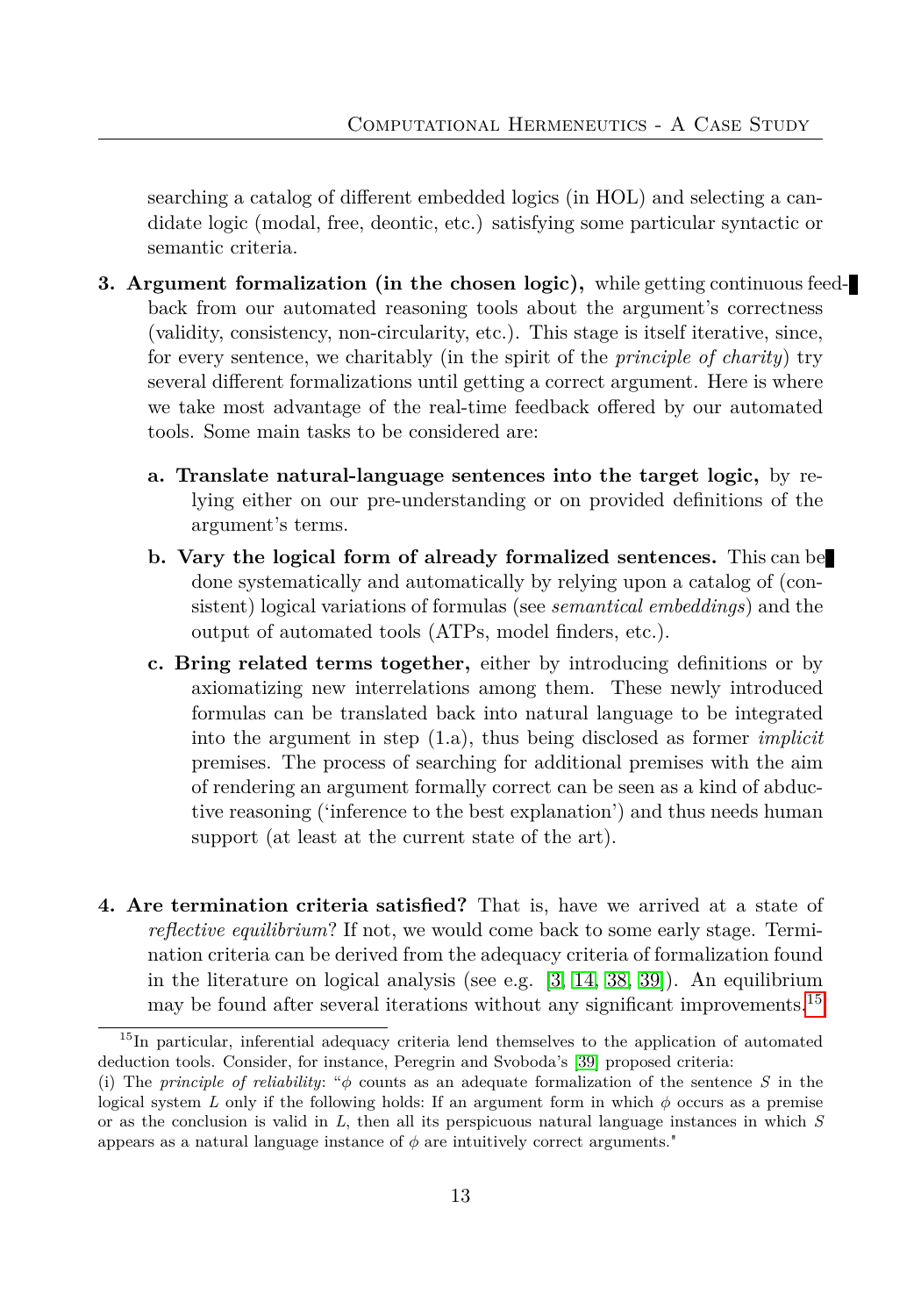Furthermore, the introduction of automated reasoning and linguistic analysis tools makes it feasible to apply these criteria to compute, in seconds, the degree of 'fitness' of some candidate formalization for a sentence (in the context of an argument).

# **Part III: Lowe's Modal Ontological Argument**

In this section, the main contribution of this article, we illustrate the computersupported interpretation of a variant of St. Anselm's ontological argument for the existence of God, using *Isabelle/HOL*. [16](#page-0-0) This argument, which was introduced by the philosopher E. J. Lowe in an article named "A Modal Version of the Ontological Argument" [\[30\]](#page-36-15), serves here as an exemplary case for an interesting and sufficiently complex, systematic argument with strong ties to metaphysics and religion. The interpretation of Lowe's argument thus makes for an ideal showcase for *computational hermeneutics* in practice.

Lowe offers in his article a new modal variant of the ontological argument, which is specifically aimed at proving the *necessary* existence of God. In a nutshell, Lowe's argument works by first postulating the existence of *necessary abstract* beings, i.e., abstract beings that exist in every possible world (e.g. numbers). He then introduces the concepts of *ontological dependence* and *metaphysical explanation* and argues that the existence of every (mind-dependent) abstract being is ultimately explained by some concrete being (e.g. a mind). By interrelating the concepts of *dependence* and *explanation*, he argues that the concrete being(s), on which each necessary abstract being depends for its existence, must also be necessary. This way he proves the existence of at least one *necessary concrete* being (i.e. God, according to his definition).

Lowe further argues that his argument qualifies as a modal ontological argument, since it focuses on *necessary* existence, and not just existence of some kind of supreme being. His argument differs from other familiar variants of the modal ontological argument (like Gödel's) in that it does not appeal, in the first place, to the possible existence of God in order to use the modal *S5* axioms to deduce its necessary ex-

<sup>(</sup>ii) The *principle of ambitiousness*: " $\phi$  is the more adequate formalization of the sentence *S* in the logical system *L* the more natural language arguments in which *S* occurs as a premise or as the conclusion, which fall into the intended scope of *L* and which are intuitively perspicuous and correct, are instances of valid argument forms of *S* in which  $\phi$  appears as the formalization of *S*." ([\[39\]](#page-36-13) pp. 70-71).

 $16\text{We refer the reader to }[22]$  $16\text{We refer the reader to }[22]$  for further details. That computer-verified article has been completely written in the Isabelle proof assistant and thus requires some familiarity with this system.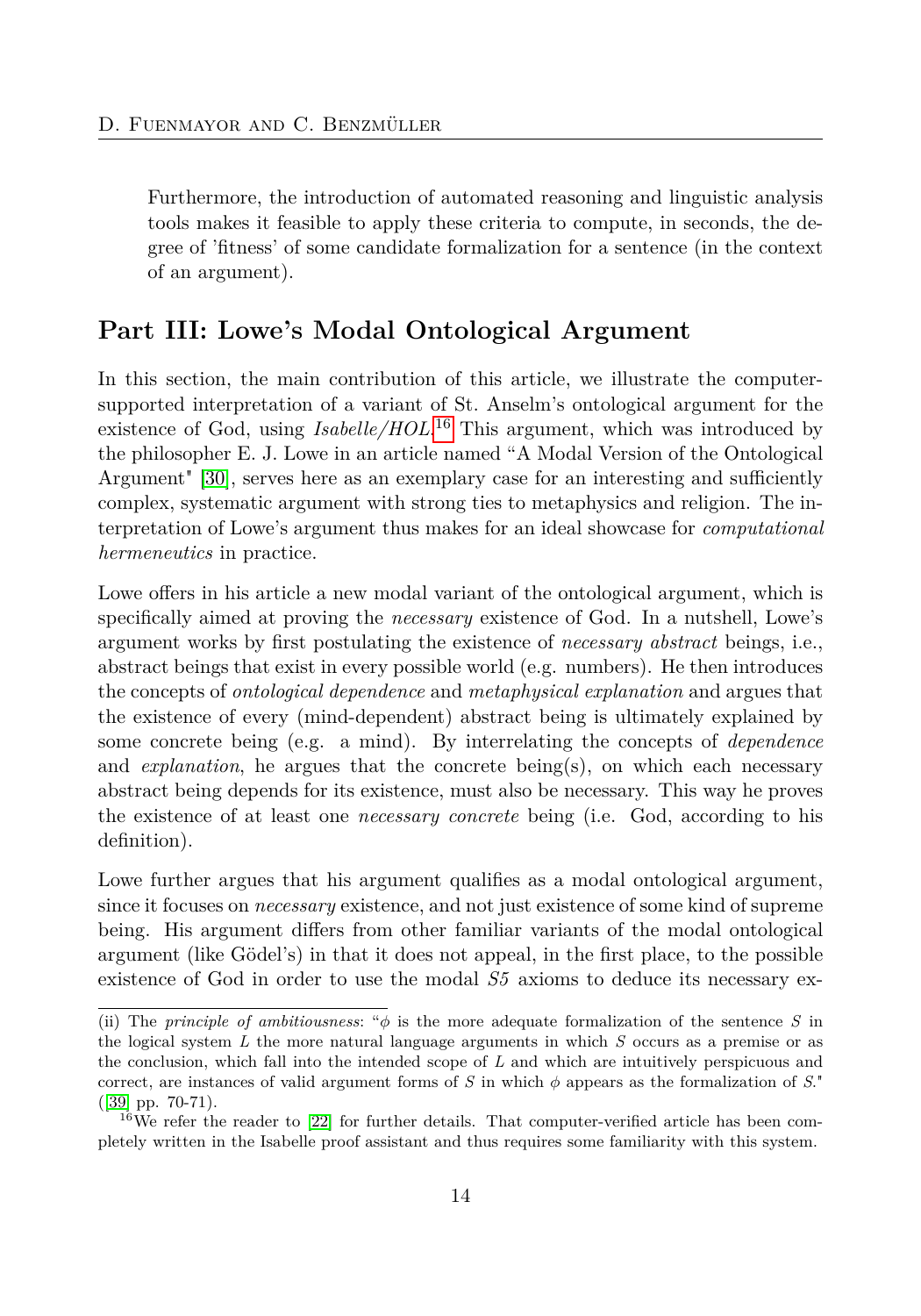istence as a conclusion.<sup>[17](#page-0-0)</sup> Lowe wants therefore to circumvent the usual criticisms to the *S5* axiom system, like implying the unintuitive assertion that whatever is possibly necessarily the case is thereby actually the case.

The structure of Lowe's argument is very representative of methodical philosophical arguments. It features eight premises from which new inferences are drawn until arriving at a final conclusion: the necessary existence of God (which in this case amounts to the existence of some necessary concrete being). The argument's premises are reproduced verbatim below:

(P1) God is, by definition, a necessary concrete being.

(P2) Some necessary abstract beings exist.

(P3) All abstract beings are dependent beings.

(P4) All dependent beings depend for their existence on independent beings.

(P5) No contingent being can explain the existence of a necessary being.

(P6) The existence of any dependent being needs to be explained.

(P7) Dependent beings of any kind cannot explain their own existence.

(P8) The existence of dependent beings can only be explained by beings on which they depend for their existence.

We will consider here only a representative subset of the argument's conclusions, which are reproduced below:

(C1) All abstract beings depend for their existence on concrete beings. (Follows from P3 and P4 together with definitions D3 and D4.)

(C5) In every possible world there exist concrete beings. (Follows from C1 and P2.)

(C7) The existence of necessary abstract beings needs to be explained. (Follows from P2, P3 and P6.)

(C8) The existence of necessary abstract beings can only be explained by concrete beings. (Follows from C1, P3, P7 and P8.)

(C9) The existence of necessary abstract beings is explained by one or more necessary concrete beings. (Follows from C7, C8 and P5.)

<sup>&</sup>lt;sup>17</sup>As shown in [\[8\]](#page-34-0), modal logic *KB* actually suffices to prove Scott's variant of Gödel's argument; this was probably not known to Lowe though.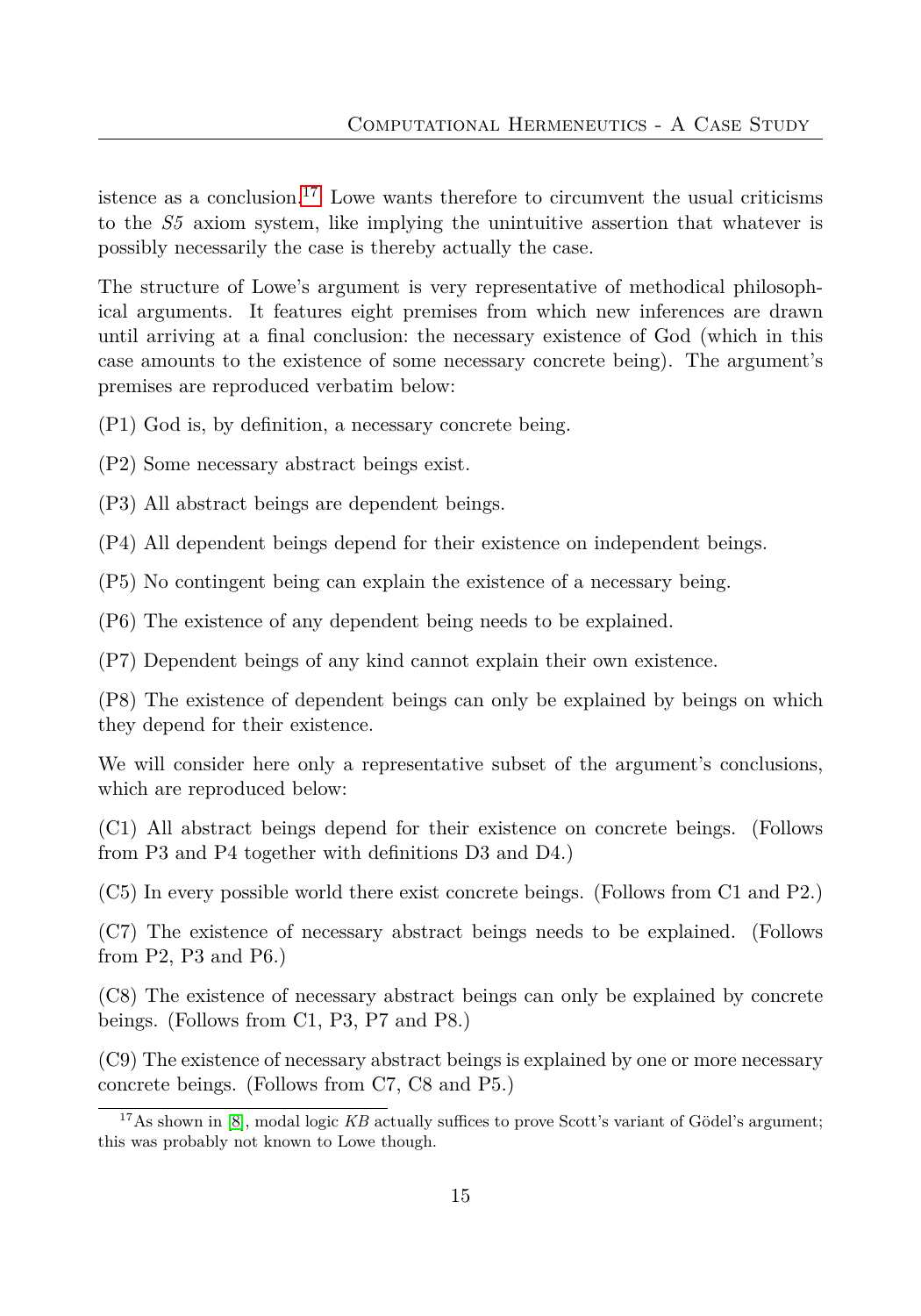(C10) A necessary concrete being exists. (Follows from C9.)

Lowe also introduces some informal definitions which should help the reader to understand some of the concepts involved in his argument (necessity, concreteness, ontological dependence, metaphysical explanation, etc.). In the following discussion, we will see that most of these definitions do not bear the significance Lowe claims.

 $(D1)$  x is a necessary being  $:= x$  exists in every possible world.

 $(D2)$  x is a contingent being  $:= x$  exists in some but not every possible world.

 $(D3)$  x is a concrete being  $:=$  x exists in space and time, or at least in time.

 $(D4)$  x is an abstract being  $:= x$  does not exist in space or time.

 $(D5)$  x depends for its existence on y := necessarily, x exists only if y exists.

In the following sections we use computational hermeneutics to interpret iteratively the argument shown above (by reconstructing it formally in different variations and in different logics). We compile in each section the results of a series of iterations and present them as a new variant of the original argument. We want to illustrate how the argument (as well as our understanding of it) gradually evolves as we experiment with different combinations of definitions, premises and logics for formalization.

# **First Iteration Series: Initial Formalization**

Let us first turn to the formalization of premise P1: "God is, by definition, a necessary concrete being".[18](#page-0-0)

In order to shed light on the concept of *necessariness* (i.e. being a necessary being) employed in this argument, we have a look at the definitions D1 and D2 provided by the author. They relate the concepts of necessariness and contingency (i.e. being a contingent being) with existence:<sup>[19](#page-0-0)</sup>

<sup>&</sup>lt;sup>18</sup>When the author says of something that it is a "necessary concrete being" we will take him to say that it is both necessary and concrete. Certainly, when we say of Tom that he is a lousy actor, we just don't mean that he is lousy and that he also acts. For the time being, we won't differentiate between predicative and attributive uses of adjectives, so we will formalize both sorts as unary predicates; since the particular linguistic issues concerning attributive adjectives don't seem to play a role in this argument. In the spirit of the *principle of charity*, we may justify adding further complexity to the argument's formalization if we later find out that it is required for its validity.

 $19$  Here, the concepts of necessariness and contingency are meant as properties of beings, in contrast to the concepts of necessity and possibility which are modals. We will see later how both pairs of concepts can be related in order to validate this argument.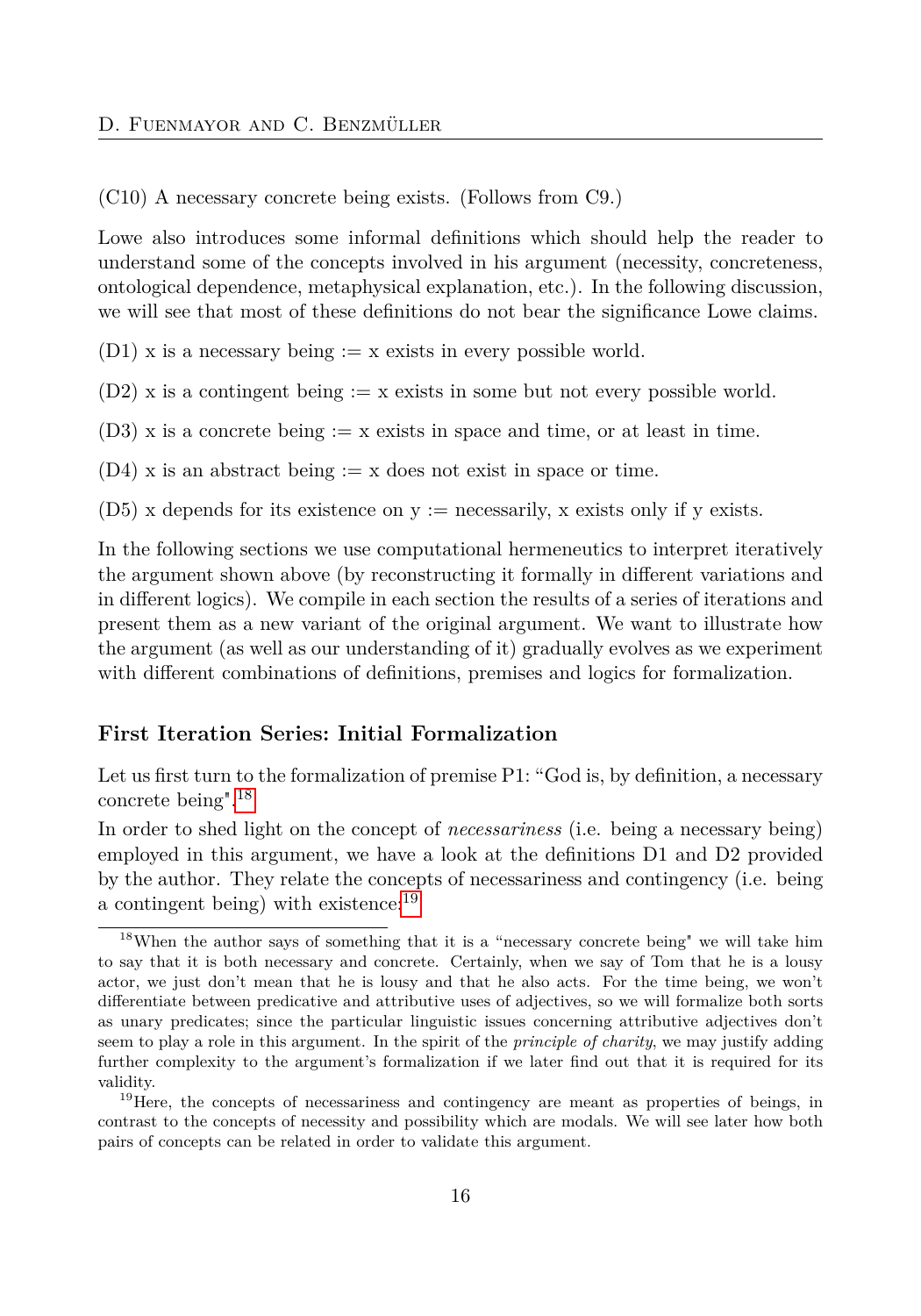(D1) *x is a necessary being := x exists in every possible world.*

#### (D2) *x is a contingent being := x exists in some but not every possible world.*

The two definitions above, aimed at explicating the concepts of necessariness and contingency by reducing them to existence and quantification over possible worlds, have a direct impact on the choice of a logic for formalization. They not only call for some kind of modal logic with possible-world semantics but also lead us to consider the complex issue of existence, since we need to restrict the domain of quantification at every world.

The choice of a modal logic for formalization has brought to the foreground an interesting technical constraint: The Isabelle proof assistant (as well as others) does not natively support modal logics. We have used, therefore, a technique known as *semantical embedding*, which allows us to take advantage of the expressive power of higher-order logic in order to embed the syntax and semantics of an object language. Here we draw on previous work on the embedding of multimodal logics in HOL [\[6\]](#page-34-3), which has successfully been applied to the analysis and verification of ontological arguments (e.g. [\[9,](#page-34-1) [8,](#page-34-0) [7,](#page-34-2) [23\]](#page-35-6)). Using this technique, we can embed a modal logic *K* by defining the  $\Box$  and  $\diamond$  operators using restricted quantification over the set of *reachable* worlds (using a *reachability relation R* as a guard). Note that, in the following definitions, the type *wo* is declared as an abbreviation for  $w \Rightarrow bool$ , which corresponds to the type of a function mapping worlds (of type *w*) to boolean values. *wo* thus corresponds to the type of a world-dependent formula (i.e. its *truth set*).

**consts**  $R::w \Rightarrow w \Rightarrow bool$  (**infix R**) — Reachability relation **abbreviation**  $mbox :: wo \Rightarrow wo (\Box \neg)$ **where**  $\Box \varphi \equiv \lambda w \forall v$ .  $(w \mathbf{R} v) \rightarrow (\varphi v)$ **abbreviation**  $mdia :: wo \Rightarrow wo (\diamondsuit-)$ **where**  $\diamond \varphi \equiv \lambda w \cdot \exists v \cdot (w \mathbf{R} v) \wedge (\varphi v)$ 

The 'lifting' of the standard logical connectives to type *wo* is straightforward. Validity is consequently defined as truth in *all* worlds and represented by wrapping the formula in special brackets  $(|-|)$ .

**abbreviation**  $valid::wo \Rightarrow bool$  (|-|) where  $|\psi| \equiv \forall w.( \psi w)$ 

We verify our embedding by using Isabelle's simplifier to prove the *K* principle and the *necessitation* rule.

**lemma**  $K: |(\Box(\varphi \to \psi)) \to (\Box \varphi \to \Box \psi)|$  by  $\text{sim} \psi \to \text{V}$  verifying  $K$  principle **lemma** *NEC*:  $[\varphi] \implies [\Box \varphi]$  **by**  $\text{simp } \longrightarrow \text{Verifying necessitation rule}$ 

Regarding existence, we need to commit ourselves to a certain position in metaphysics known as *metaphysical contingentism*, which roughly states that the exis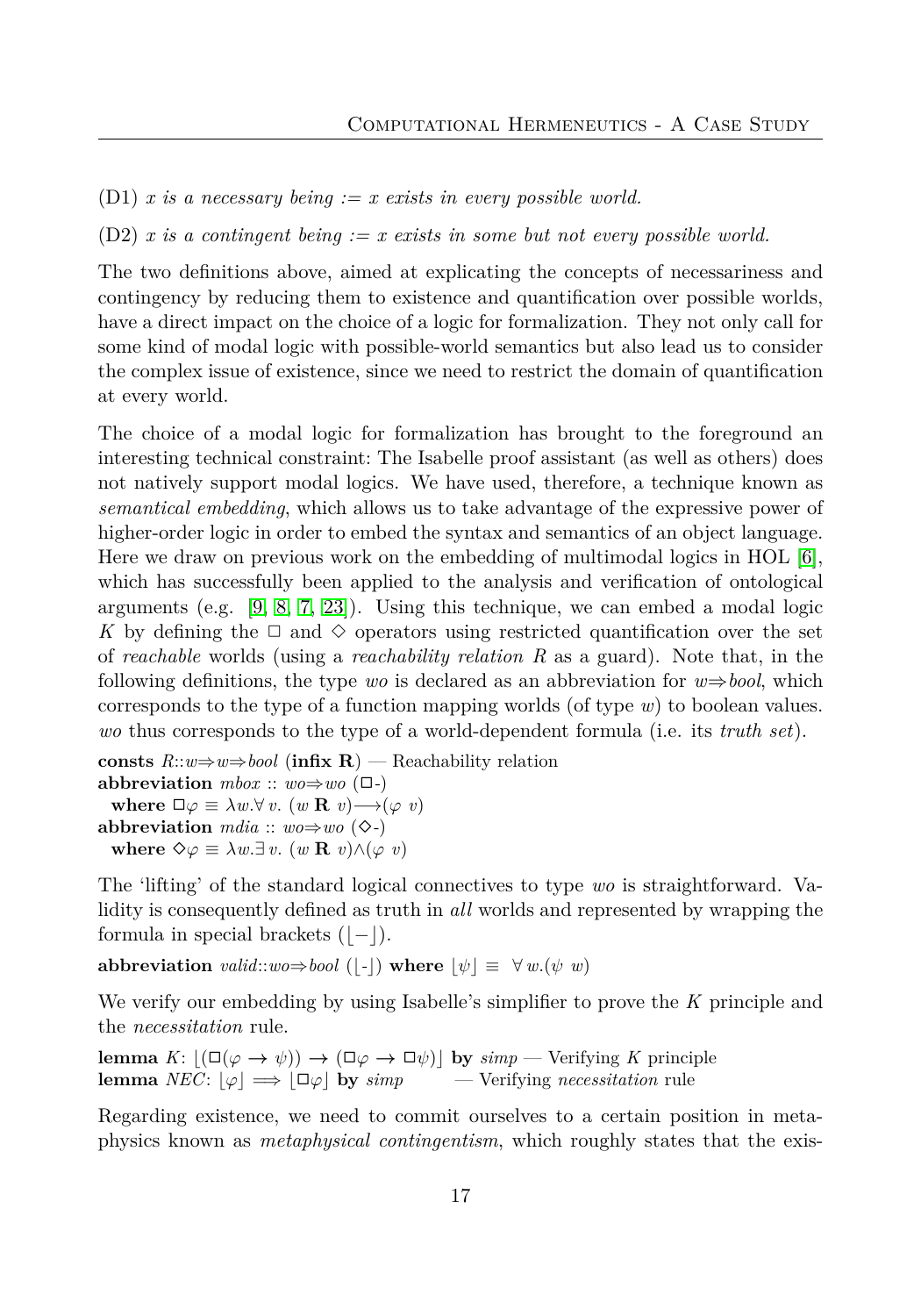tence of any entity is a contingent fact: some entities can exist at some worlds, while not existing at some others. The negation of metaphysical contingentism is known as *metaphysical necessitism*, which basically says that all entities must exist at all possible worlds. By not assuming contingentism and, therefore, assuming necessitism, the whole argument would become trivial, since all beings would end up being trivially necessary (i.e. existing in all worlds).  $20$ 

We hence restrict our quantifiers so that they range only over those entities that 'exist' (i.e. are actualized) at a given world. This approach is known as *actualist quantification* and is implemented, using the semantical embedding technique, by defining a world-dependent meta-logical 'existence' predicate (called "actualizedAt" below), which is the one used as a guard in the definition of the quantifiers. Note that the type *e* characterizes the domain of all beings (i.e. existing and non-existing entities), and the type *wo* characterizes sets of worlds. The term "isActualized" thus relates beings to worlds.

**consts** *isActualized*::*e*⇒*wo* (**infix** *actualizedAt*)

**abbreviation**  $\text{forall} Act::(e \Rightarrow wo) \Rightarrow wo \ (\forall A)$ **where**  $\forall A \Phi \equiv \lambda w. \forall x.$  (*x actualizedAt w*)  $\longrightarrow$  ( $\Phi x w$ ) **abbreviation** *existsAct*:: $(e \Rightarrow wo) \Rightarrow wo \ (\exists^A)$ **where**  $\exists^{A} \Phi \equiv \lambda w \cdot \exists x \cdot (x \text{ } actualizedAt \text{ } w) \wedge (\Phi \text{ } x \text{ } w)$ 

The corresponding binder syntax is defined below.

 $a$ bbreviation  $mforallActB::(e \Rightarrow wo) \Rightarrow wo$  (binder $\forall A[\beta]\emptyset$ ) **where**  $\forall^{A}x$ *.* ( $\varphi$  *x*)  $\equiv \forall^{A}\varphi$  $a$ **bbreviation**  $mexistsActB::(e \Rightarrow wo) \Rightarrow wo$  ( $binder\exists A[B|g)$ ) **where**  $\exists^{A}x$ *.* ( $\varphi$  *x*)  $\equiv \exists^{A}\varphi$ 

We use a model finder (Isabelle's Nitpick tool [\[11\]](#page-34-10)) to verify that actualist quantification validates neither the Barcan formula nor its converse. For the conjectured lemma, Nitpick finds a countermodel, i.e. a model (satisfying all axioms) which falsifies the given formula. The formula is consequently non-valid (as indicated by the Isabelle's "oops" keyword).

 $\text{lemma } [(\forall^{A}x, \Box(\varphi x)) \rightarrow \Box(\forall^{A}x, \varphi x)]$ **nitpick oops** — Countermodel found: formula not valid **lemma**  $[\Box(\forall^{A}x, \varphi x) \rightarrow (\forall^{A}x, \Box(\varphi x))]$ **nitpick oops** — Countermodel found: formula not valid

<sup>20</sup>Metaphysical contingentism looks *prima facie* like a very natural assumption to make; nevertheless an interesting philosophical debate between advocates of necessitism and contingentism has arisen during the last years, especially in the wake of Timothy Williamson's work on the metaphysics of modality (see [\[46\]](#page-36-16)).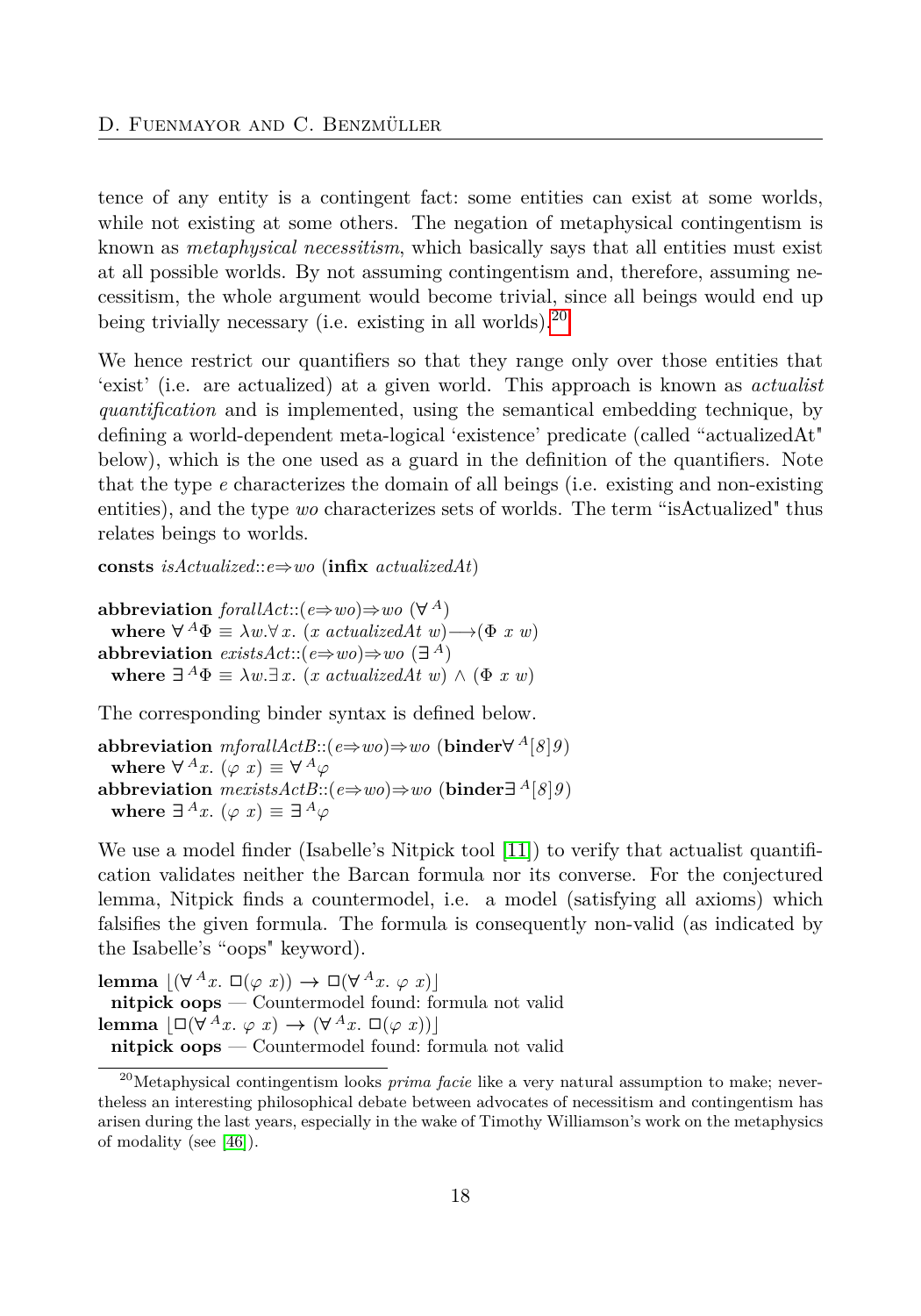Unrestricted (aka. possibilist) quantifiers, in contrast, validate both the Barcan formula and its converse.

 $\text{lemma } |(\forall x . \Box(\varphi x)) \rightarrow \Box(\forall x . (\varphi x))|$ **by** *simp* — Proven by Isabelle's simplifier  $\text{lemma } |\Box(\forall x.(\varphi x)) \rightarrow (\forall x. \Box(\varphi x))|$ **by** *simp* — Proven by Isabelle's simplifier

With actualist quantification in place we can: (i) the concept of existence becomes formalized (explicated) in the usual form by using a restricted particular quantifier  $(\approx$  stands for the unrestricted identity relation on all objects), (ii) necessariness becomes formalized as existing necessarily, and (iii) contingency becomes formalized as existing possibly but not necessarily.

**definition** *Existence*:: $e \Rightarrow wo(E!)$  where  $E! x \equiv \exists A y \in X x$ 

**definition**  $Necessary::e \Rightarrow wo$  **where**  $Necessary \equiv \Box E! x$ **definition** *Contingent*:: $e \Rightarrow wo$  **where** *Contingent*  $x \equiv \Diamond E! x \land \neg N$ *ecessary* x

Note that we have just chosen a logic for formalization: a free quantified modal logic *K* with positive semantics. The logic is *free* because the domain of quantification (for actualist quantifiers) is a proper subset of our universe of discourse (so we can refer to non-existing objects). The semantics is *positive* because we have placed no restriction regarding predication on non-existing objects, so they are also allowed to exemplify properties and relations. We are also in a position to embed stronger normal modal logics (*KB, KB5, S4, S5, etc.*) by restricting the reachability relation *R* with additional axioms, if needed.

Having chosen our logic, we can now turn to the formalization of the concepts of abstractness and concreteness. As seen previously, Lowe has already provided us with an explication of these concepts:

(D3) *x is a concrete being := x exists in space and time, or at least in time.*

(D4) *x is an abstract being := x does not exist in space or time.*

Lowe himself acknowledges that the explication of these concepts in terms of existence "in space and time" is superfluous, since we are only interested in them being complementary.[21](#page-0-0) Thus, we start by formalizing concreteness as a *primitive* worlddependent predicate and then derive abstractness from it, namely as its negation.

 $21$ We quote from Lowe's original article: "Observe that, according to these definitions, a being cannot be both concrete and abstract: being concrete and being abstract are mutually exclusive properties of beings. Also, all beings are either concrete or abstract ... the abstract/concrete distinction is exhaustive. Consequently, a being is concrete if and only if it is not abstract."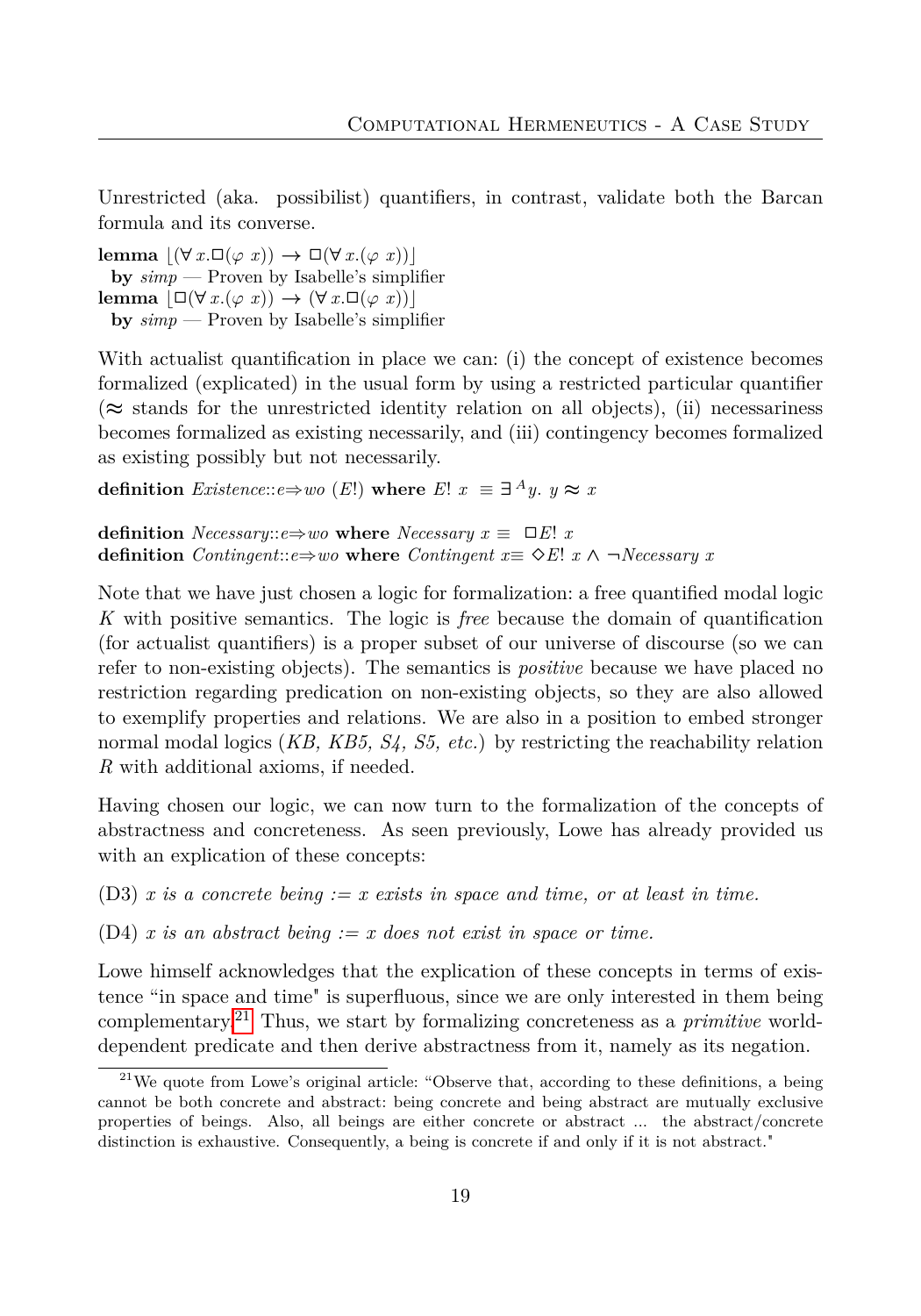## D. Fuenmayor and C. Benzmüller

## **consts** *Concrete*::*e*⇒*wo* **abbreviation**  $Abstract::e \Rightarrow wo$  **where**  $Abstract x \equiv \neg (Concrete x)$

We can now formalize the definition of Godlikeness (P1) as follows:

**abbreviation**  $Goldike::e \Rightarrow wo$  where  $Goldike x \equiv Necessary x \land Concrete x$ 

We also formalize premise P2 ("Some necessary abstract beings exist") as shown below:

### **axiomatization where**

*P2*:  $\left[ \exists A_x \right]$ *Necessary x* ∧ *Abstract x* 

Let us now turn to premises P3 ("All abstract beings are dependent beings") and P4 ("All dependent beings depend for their existence on independent beings"). We have here three new terms to be explicated: two predicates "dependent" and "independent" and a relation "depends (for its existence) on", which has been called *ontological dependence* by Lowe. Following our linguistic intuitions concerning their interrelation, we start by proposing the following formalization:

**consts** *dependence*:: $e \Rightarrow e \Rightarrow wo$  (**infix** *dependsOn*) **definition** Dependent:: $e \Rightarrow wo$  **where** Dependent  $x \equiv \exists A_y$ *. x* dependsOn *y* **abbreviation** *Independent*:: $e \Rightarrow wo$  **where** *Independent*  $x \equiv \neg (Department)$ 

We have formalized ontological dependence as a *primitive* world-dependent relation and refrained from any explication (as suggested by Lowe).<sup>[22](#page-0-0)</sup> Moreover, an entity is *dependent* if and only if there *actually exists* an object y such that x *depends for its existence* on it; accordingly, we have called an entity *independent* if and only if it is not dependent.

As a consequence, premises P3 ("All abstract beings are dependent beings") and P4 ("All dependent beings depend for their existence on independent beings") become formalized as follows.

**axiomatization where**  $P3: |\forall A$ <sup>*x*</sup>*x. Abstract x* → *Dependent x* **and** 

 $^{22}$ An explication of this concept has been suggested by Lowe in definition D5 ("x depends for its existence on  $y :=$  necessarily, x exists only if y exists"). Concerning this alleged definition, he has written in a footnote to the same article: "Note, however, that the two definitions (D5) and (D6) presented below are not in fact formally called upon in the version of the ontological argument that I am now developing, so that in the remainder of this chapter the notion of existential dependence may, for all intents and purposes, be taken as primitive. There is an advantage in this, inasmuch as finding a perfectly apt definition of existential dependence is no easy task, as I explain in 'Ontological Dependence.'" Lowe refers hereby to his article on ontological dependence in the *Stanford Encyclopedia of Philosophy* [\[29\]](#page-36-17) for further discussion.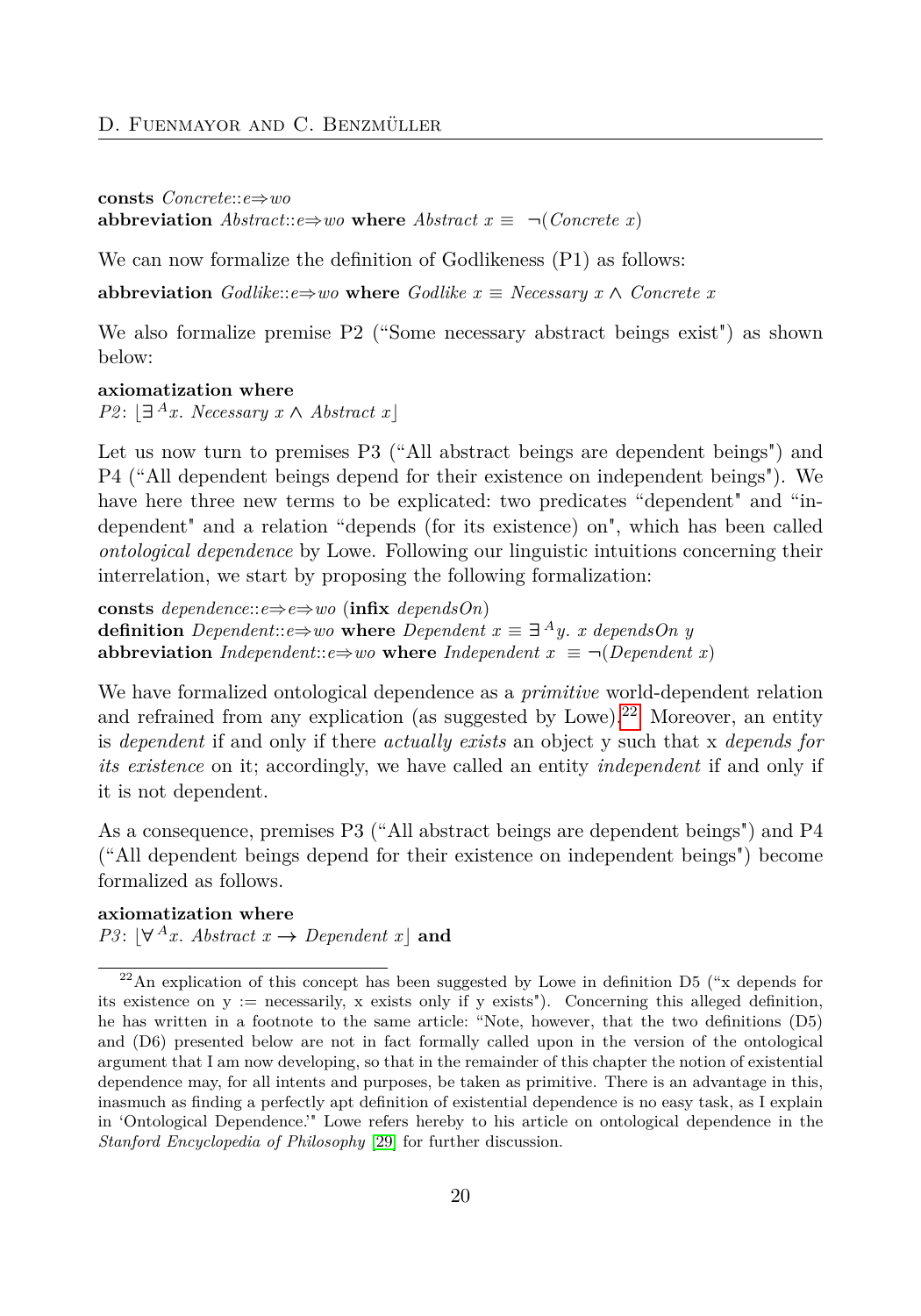$P_4$ :  $|\forall A_x$ *. Dependent*  $x \to (\exists A_y)$ *. Independent*  $y \wedge x$  *dependsOn*  $y$ )

Concerning premises P5 ("No contingent being can explain the existence of a necessary being") and P6 ("The existence of any dependent being needs to be explained"), a suitable formalization for expressions of the form: "the entity X explains the existence of  $Y^{\prime}$  and "the existence of X is explained" needs to be found.<sup>[23](#page-0-0)</sup> These expressions rely on a single binary relation, which will initially be taken as *primitive*. This relation has been called *metaphysical explanation* by Lowe.<sup>[24](#page-0-0)</sup>

**consts** *explanation*::*e*⇒*e*⇒*wo* (**infix** *explains*) **definition** *Explained*:: $e \Rightarrow wo$  **where** *Explained*  $x \equiv \exists A_y$ *. y explains x* 

## **axiomatization where**

*P5*:  $\left[ \neg (\exists^A x \cdot \exists^A y \cdot \text{Contingent } y \wedge \text{Necessary } x \wedge y \text{ explains } x) \right]$ 

Premise P6, together with the last two premises: P7 ("Dependent beings of any kind cannot explain their own existence") and P8 ("The existence of dependent beings can only be explained by beings on which they depend for their existence"), were introduced by Lowe in order to relate the concept of *metaphysical explanation* to *ontological dependence*. [25](#page-0-0)

# **axiomatization where**

*P6*:  $\forall x$ *. Dependent*  $x \rightarrow$  *Explained*  $x |$  **and** *P7*:  $|\forall x$ *. Dependent*  $x \rightarrow \neg(x \text{ explains } x)$  and *P8*:  $|\forall x \ y$ *. y explains*  $x \rightarrow x$  *dependsOn y* 

Although the last three premises seem to couple very tightly the concepts of (metaphysical) explanation and (ontological) dependence, both concepts are not meant by the author to be equivalent.<sup>[26](#page-0-0)</sup> We have used Nitpick to test this claim. Since a countermodel has been found, we have proven that the inverse equivalence of metaphysical explanation and ontological dependence is not implied by the axioms (a

 $23$ Note that we have omitted the expressions "can" and "needs to" in our formalization, since they seem to play here only a rhetorical role. As in the case of attributive adjectives discussed before, we first aim at the simplest workable formalization; however, we are willing to later improve on this formalization in order to foster argument's validity, in accordance to the *principle of charity*.

<sup>24</sup>This concept is closely related to what has been called *metaphysical grounding* in contemporary literature.

 $^{25}$ Note that we use non-restricted quantifiers for the formalization of the last three premises in order to test the argument's validity under the strongest assumptions. As before, we turn a blind eye to the modal expression "can".

 $^{26}$ Lowe says: "Existence-explanation is not simply the inverse of existential dependence. If x depends for its existence on y, this only means that x cannot exist without y existing. This is not at all the same as saying that x exists because y exists, or that x exists in virtue of the fact that y exists."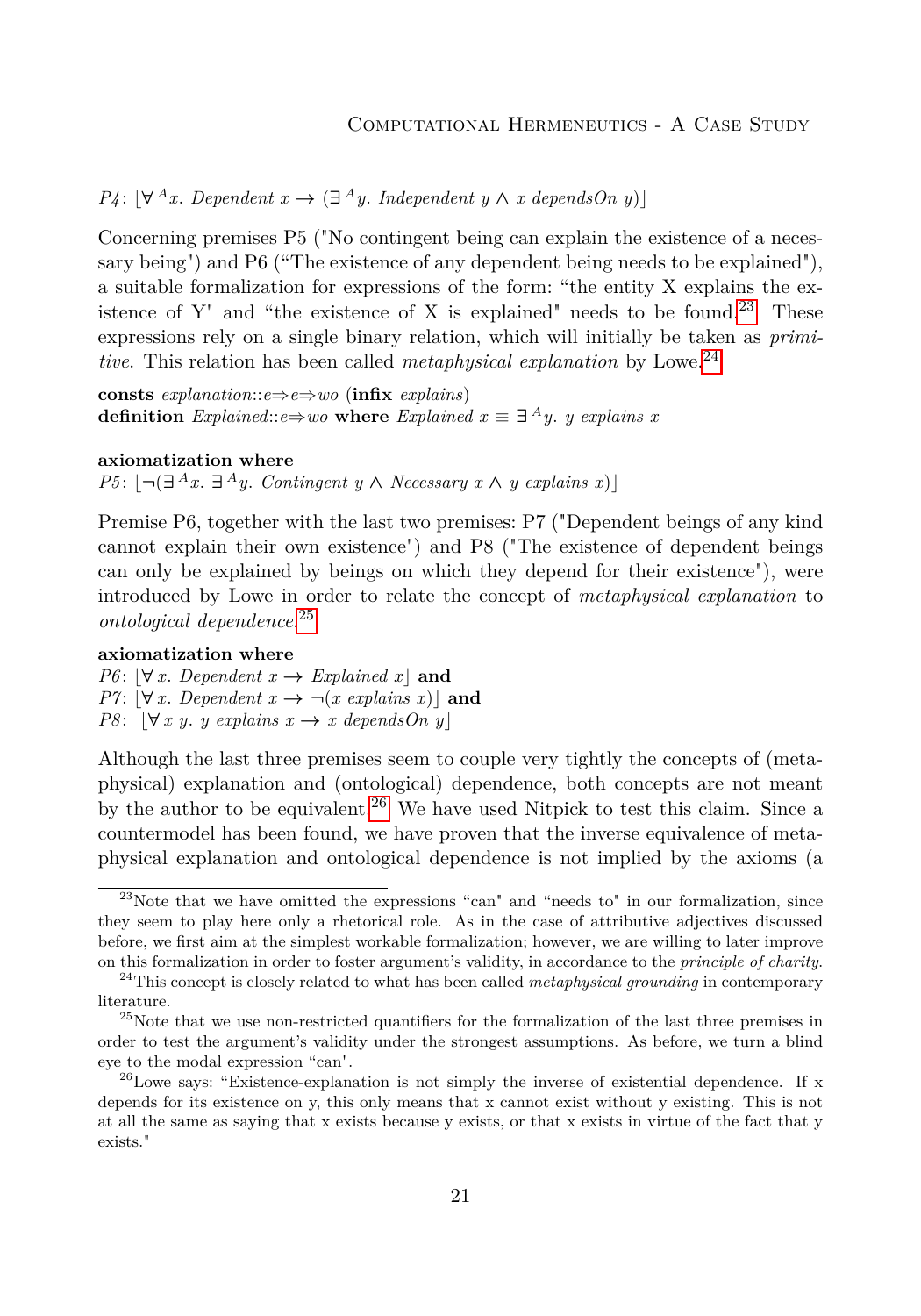screenshot showing Nitpick's text-based representation of such a model is provided below).

**lemma**  $\forall x \ y$ *. x* explains  $y \leftrightarrow y$  depends On x intpick [user-axioms] **oops** 

For any being, however, having its existence "explained" is equivalent to its existence being "dependent" (on some other being). This follows already from premises P6 and P8, as shown above by Isabelle's prover.

**lemma**  $\forall x$ *. Explained*  $x \leftrightarrow$  *Dependent* x **using** *P6 P8 Dependent-def Explained-def* **by** *auto*

The Nitpick model finder is also useful to check axioms' consistency at any stage during the formalization of an argument. We instruct Nitpick to search for a model satisfying some tautological sentence (here we use a trivial 'True' proposition), thus demonstrating the satisfiability of the argument's axioms. Nitpick's output is a textbased representation of the found model (or a message indicating that no model, up to a predefined cardinality, could be found). This information is very useful to inform our future decisions. The screenshot below (taken from the Isabelle proof assistant) shows the model found by Nitpick, which satisfies the argument's formalized premises:

**lemma** *True* **nitpick**[*satisfy, user-axioms*] **oops**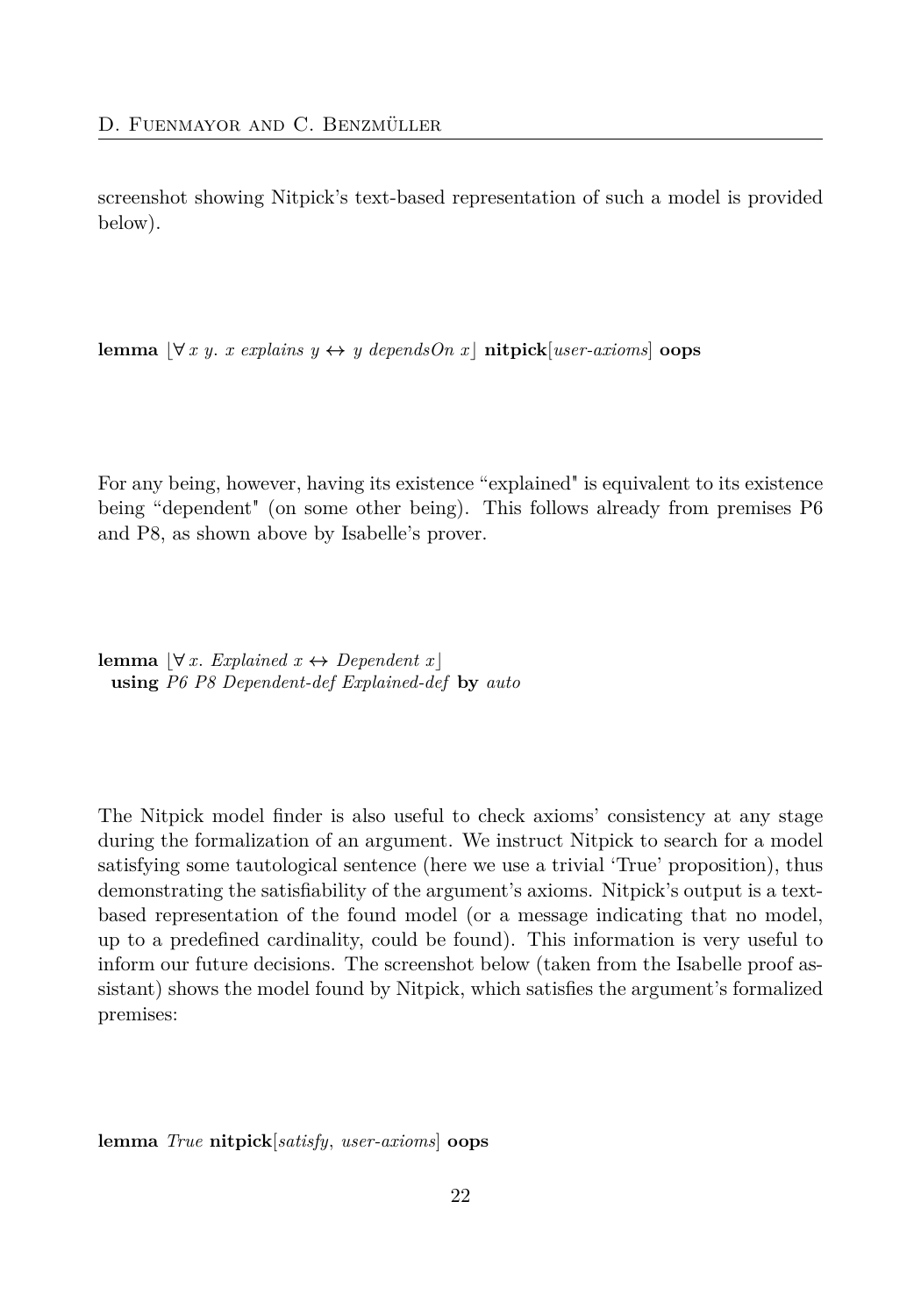```
\cos lemma " x explains y \leftrightarrow y depends0n x " nitpick [user axioms] oops
207
    lemma True nitpi<mark>c</mark>k[satisfy, user axioms] oops
 20
                                                                                          \overline{\phantom{0}}Proof state | Auto update
                                                  Update
                                                          Search:
                                                                                   \sqrt{100\%}\overline{\phantom{0}}Nitpicking formula...
                                                                                             \overline{\phantom{a}}Nitpick found a model for card e = 2 and card w = 1:
     Constants:
       op actualizedAt = (\lambda x. )((a, w_1) := True, (b, w_1) := True)op r = (\lambda x. )((w_1, w_1) := False)Concrete = (\lambda x. )((a, w_1) := False, (b, w_1) := True)op depends0n =
          (\lambda x)((a, a, w_1) := True, (a, b, w_1) := True,(b, a, w_1) := False, (b, b, w_1) := False)
       op explains =
          (\lambda x_{-})((a, a, w_1) := False, (a, b, w_1) := False,(b, a, w_1) := True, (b, b, w_1) := False)
   \blacksquareB \blacktriangleright output Query Sledgehammer Symbols
```
In this case, Nitpick was able to find a model satisfying the given tautology; this means that all axioms defined so far are consistent. The model found consists of two individual objects *a* and *b* and and a single world  $w_1$ , which is not connected via the reachability relation R to itself. We furthermore have in world  $w_1$ : *b* is concrete, *a* is not; *a* depends on *b* and itself, while *b* depends on no other object; *b* is the only object that explains *a* and *a* explains no object.

We can also use model finders to perform 'sanity checks': We instruct Nitpick to find a countermodel for some specifically tailored formula which we want to make sure is not valid, because of its implausibility from the point of view of the author (as we interpret him). We check below, for instance, that our axioms are not too strong as to imply *metaphysical necessitism* (i.e. that all beings necessarily exist) or *modal collapse* (i.e. that all truths are necessary). Since both would trivially validate the argument.

```
lemma \forall x. E! xnitpick[user-axioms] oops — Countermodel found: necessitism is not valid
lemma |\varphi \to \Box \varphi|nitpick[user-axioms] oops — Countermodel found: modal collapse is not valid
```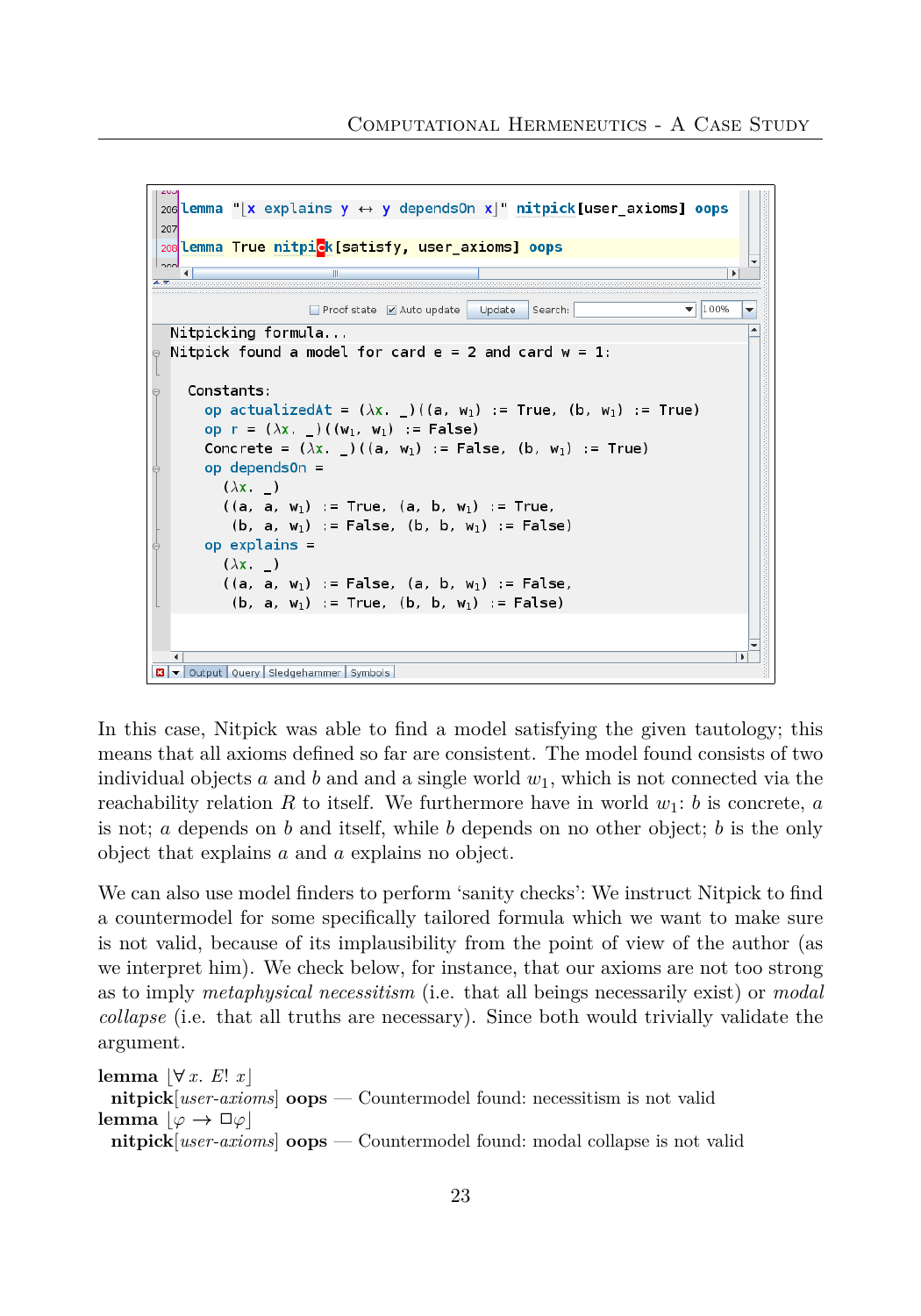Model finders like Nitpick are able to verify consistency (by finding a model) or nonvalidity (by finding a countermodel) for a given formula. When it comes to verifying validity or invalidity, we are use automated theorem provers. Isabelle comes with various different provers tailored for specific kinds of problems and thus employing different approaches, strategies and heuristics. We typically make extensive use of Isabelle's *Sledgehammer* tool [\[10\]](#page-34-7), which integrates several state-of-the-art external theorem provers and feeds them with different combinations of axioms and the conjecture in question. If successful, *Sledgehammer* returns valuable dependency information (the exactly required axioms and definitions to prove a given conjecture) back to Isabelle, which then exploits this information to (re-)construct a trusted proof with own, internal proof automation means. The entire process often only takes a few seconds.

By using Sledgehammer we can here verify the validity of our partial conclusions  $(C1, C5 \text{ and } C7)$  and even find the premises they rely upon.<sup>[27](#page-0-0)</sup>

- (C1) *All abstract beings depend for their existence on concrete beings.*
- **theorem**  $C1$ :  $\forall A_x$ *x. Abstract*  $x \to (\exists y$ *. Concrete*  $y \land x$  *dependsOn*  $y$ ) **using** *P3 P4* **by** *blast*
- (C5) *In every possible world there exist concrete beings.*
- **theorem** *C5* : b**∃** *<sup>A</sup>x. Concrete x*c **using** *P2 P3 P4* **by** *blast*
- (C7) *The existence of necessary abstract beings needs to be explained.*

**theorem** *C7*:  $\forall A_x$ *.* (*Necessary*  $x \land$  *Abstract*  $x$ )  $\rightarrow$  *Explained*  $x$ **using** *P3 P6* **by** *simp*

The last three conclusions are shown by Nitpick to be non-valid even in the stronger *S5* logic. *S5* can be easily introduced by postulating that the reachability relation *R* is an equivalence relation. This exploits the *Sahlqvist correspondence* which relates modal axioms to constraints on a model's reachability relation: reflexivity, symmetry, seriality, transitivity and euclideanness imply axioms *T, B, D, IV, V* respectively (and also the other way round).

<sup>&</sup>lt;sup>27</sup>We prove theorems in Isabelle here by using the keyword "by" followed by the name of an Isabelle-internal and thus trusted proof method (generally, some computer-implemented algorithm). Some methods commonly used in Isabelle are: *simp* (term rewriting), *blast* (tableaus), *meson* (model elimination), *metis* (ordered resolution and paramodulation) and *auto* (classical reasoning and term rewriting). As explained, these methods were automatically suggested and applied by the Sledgehammer tool. The interactive user in fact does not need to know, or learn, much about these methods in the beginning (he will benefit a lot though, if he does).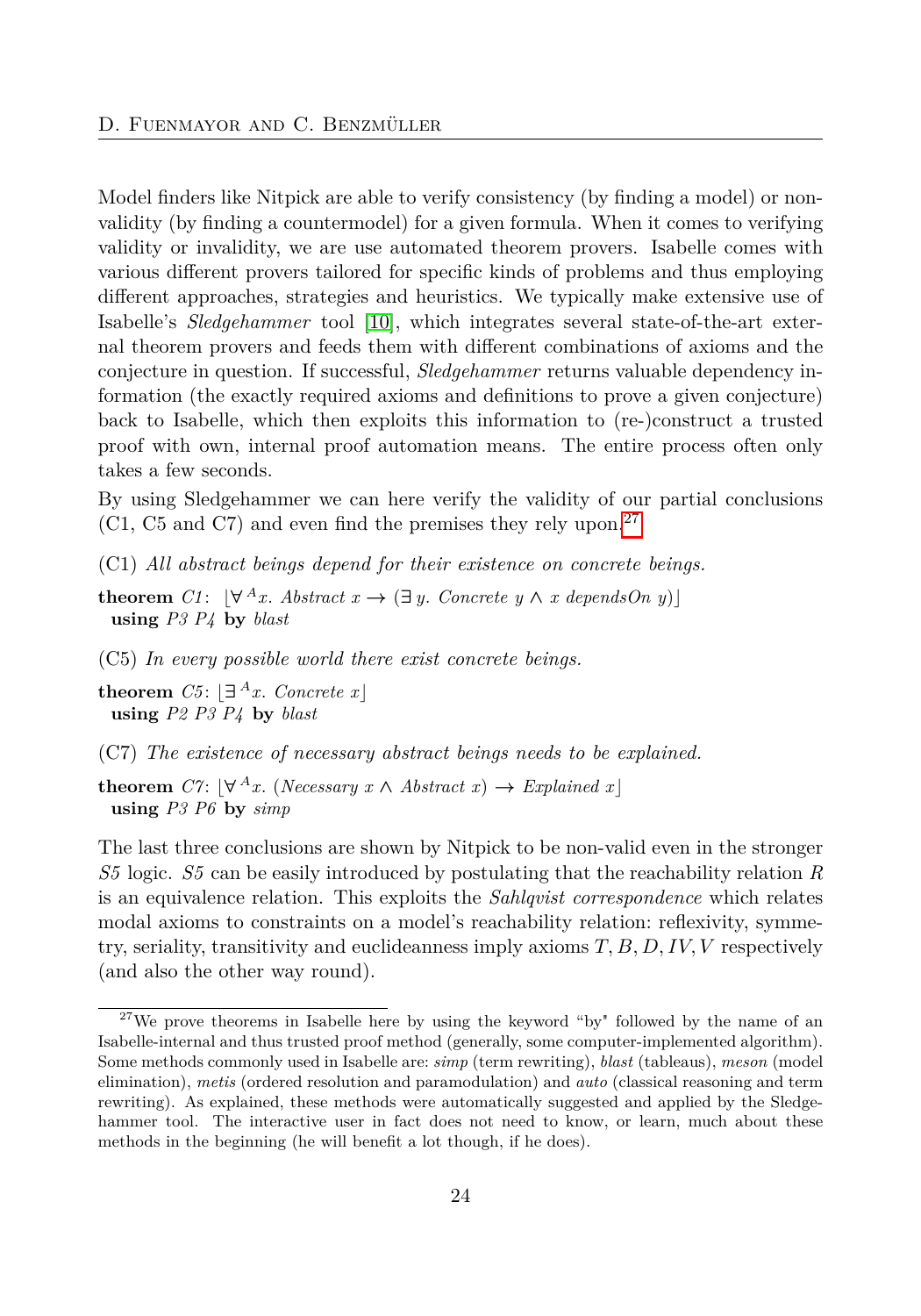**axiomatization where**

*S5*: *equivalence*  $R$  — We assume  $T: \Box \varphi \rightarrow \varphi$ ,  $B: \varphi \rightarrow \Box \varphi \rightarrow \Box \varphi \rightarrow \Box \Box \varphi$ 

(C8) *The existence of necessary abstract beings can only be explained by concrete beings.*

**lemma**  $C8$ :  $\left[\forall A x. (Necessary x \land Abstract x) \rightarrow (\forall A y. y \text{ explains } x \rightarrow Concrete y)\right]$ **nitpick**[*user-axioms*] **oops**

(C9) *The existence of necessary abstract beings is explained by one or more necessary concrete (Godlike) beings.*

**lemma**  $C9$ :  $\forall A_x \in (Necessary \times \wedge Abstract \times) \rightarrow (\exists A_y \in X_x \times \wedge Goldike \times y)$ **nitpick**[*user-axioms*] **oops**

(C10) *A necessary concrete (Godlike) being exists.*

 $t$ **heorem**  $C10$ :  $\left[\exists \,^A x$ *. Godlike x*<sub>1</sub> **nitpick**[*user-axioms*] **oops** 

Note that Nitpick does not only spare us the effort of searching for non-existent proofs but also provides us with very helpful information when it comes to fix an argument by giving us a text-based description of the (counter-)model found. We present below another screenshot showing Nitpick's counterexample for C10:

```
_{267} (** The existence of necessary abstract beings can only be expl
\cos theorem C8: "|\forall^{\wedge}x. (Necessary x \wedge Abstract x) \rightarrow (\forall^{\wedge}y. y explains x \rightarrow (
\frac{269}{100} (** The existence of necessary abstract beings is explained by one or m
_{270}theorem C9: "\forall^Ax. (Necessary x \land Abstract x) \rightarrow (\exists^Ay. y explains x \land G
271 (** A necessary concrete [Godlike] being exists *)
<sub>-272</sub>theorem C10: "[∃<sup>A</sup>x. Godlike x]" nitpick<mark>[</mark>user_axioms] oops
\sim\overline{1}TD "
                                                                                     \overline{\bullet} 100%
                             Proof state Z Auto update Update Search:
  Nitpick found a counterexample for card e = 3 and card w = 2:
    Skolem constants:
       \lambda x. ??. Necessary. v = (\lambda x). (a := w_1, b := w_1, c := w_2)w = w_2Constants:
       op actualizedAt =
         (\lambda x. )((a, w_1) := False, (a, w_2) := True, (b, w_1) := True,
           (b, w_2) := True, (c, w_1) := True, (c, w_2) := True)
       op r =(\lambda x. )((w_1, w_1) := False, (w_1, w_2) := False, (w_2, w_1) := True,
           (w_2, w_2) := False)
       Concrete =(\lambda x - )((a, w_1) := False, (a, w_2) := True, (b, w_1) := False,□ → Output Query Sledgehammer Symbols
```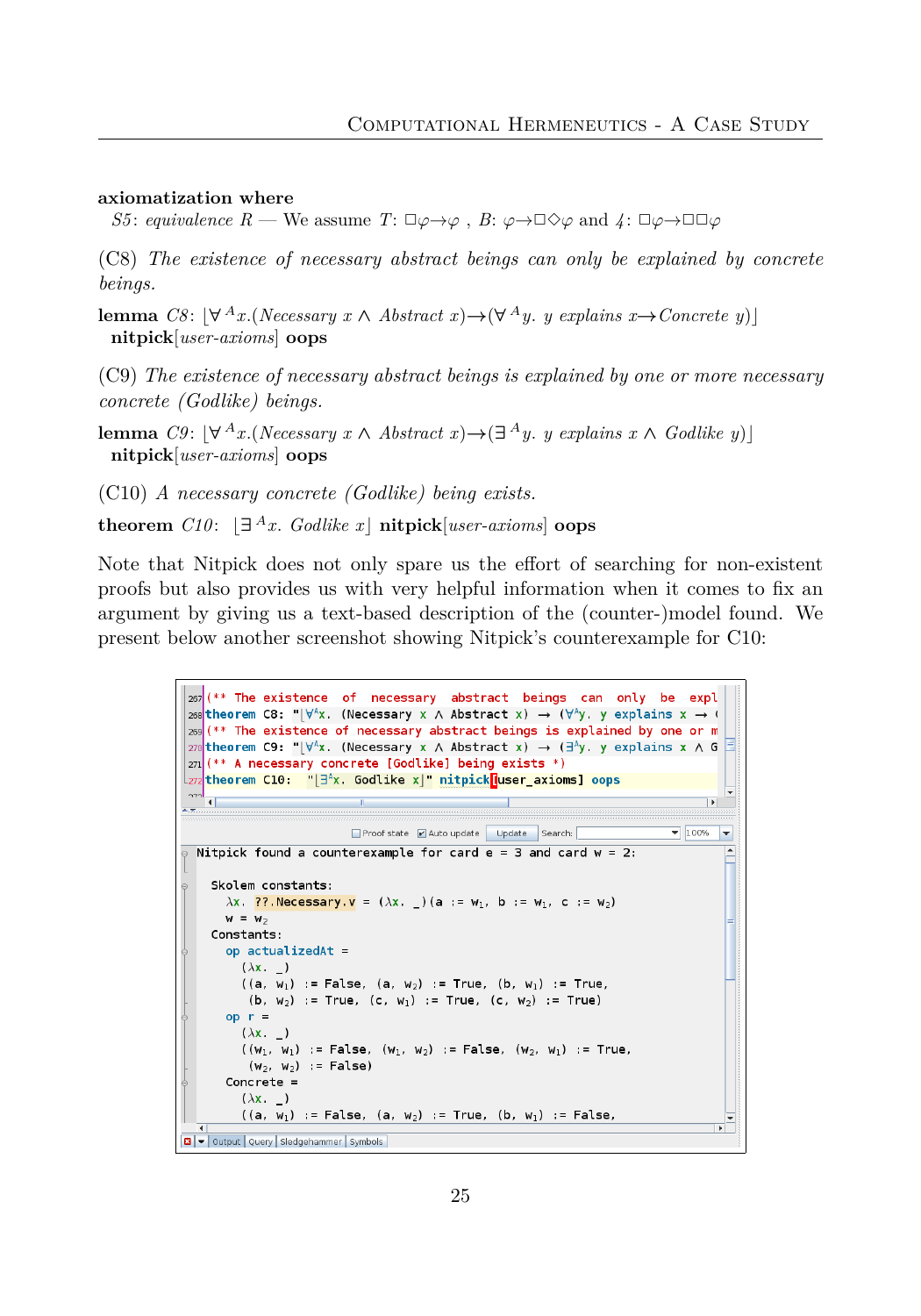By employing the Isabelle proof assistant we have proven non-valid a first formalization attempt of Lowe's modal ontological argument. This is, however, just the first of many series of iterations in our interpretive endeavor. Based on the information recollected so far, we can proceed to make the adjustments necessary to validate the argument. We will see how these adjustments have an impact on the inferential role of all concepts (necessariness, concreteness, dependence, explanation, etc.) and therefore on their meaning.

#### **Second Iteration Series: Validating the Argument I**

By carefully examining the above countermodel for C10, it has been noticed that some necessary beings, which are abstract in the actual world, may indeed be concrete in other reachable worlds. Lowe has previously presented numbers as an example of such necessary abstract beings. It can be argued that numbers, while existing necessarily, can never be concrete in any possible world, so we add the restriction of abstractness being an essential property, i.e. a locally rigid predicate.

```
axiomatization where
 abstractness-essential: |\forall x. Abstract x \rightarrow \Box Abstract x|
```

```
theorem C10: |\exists A_xx. Godlike x
 nitpick[user-axioms] oops — Countermodel found
```
Again, we have used model finder Nitpick to get a counterexample for C10, so the former restriction is not enough to prove this conclusion. We try postulating further restrictions on the reachability relation *R*, which, taken together, would amount to it being an equivalence relation. This would make for a modal logic *S5* (see *Sahlqvist correspondence*), and thus the abstractness property becomes a (globally) rigid predicate.

```
axiomatization where
 T-axiom: reflexive R and — \Box \varphi \rightarrow \varphiB-axiom: symmetric R and — \varphi \rightarrow \Box \Diamond \varphiIV-axiom: transitive R -\Box \varphi \rightarrow \Box \Box \varphi
```
**theorem**  $C10$ :  $|\exists A_x$ *x. Godlike x* **nitpick**[*user-axioms*] **oops** — Countermodel found

By examining the new countermodel found by Nitpick, we noticed that at some worlds there are non-existent concrete beings. We want to disallow this possibility, so we make concreteness an existence-entailing property.

**axiomatization where** *concrete-exist*:  $|\forall x$ *. Concrete*  $x \to E$ *! x*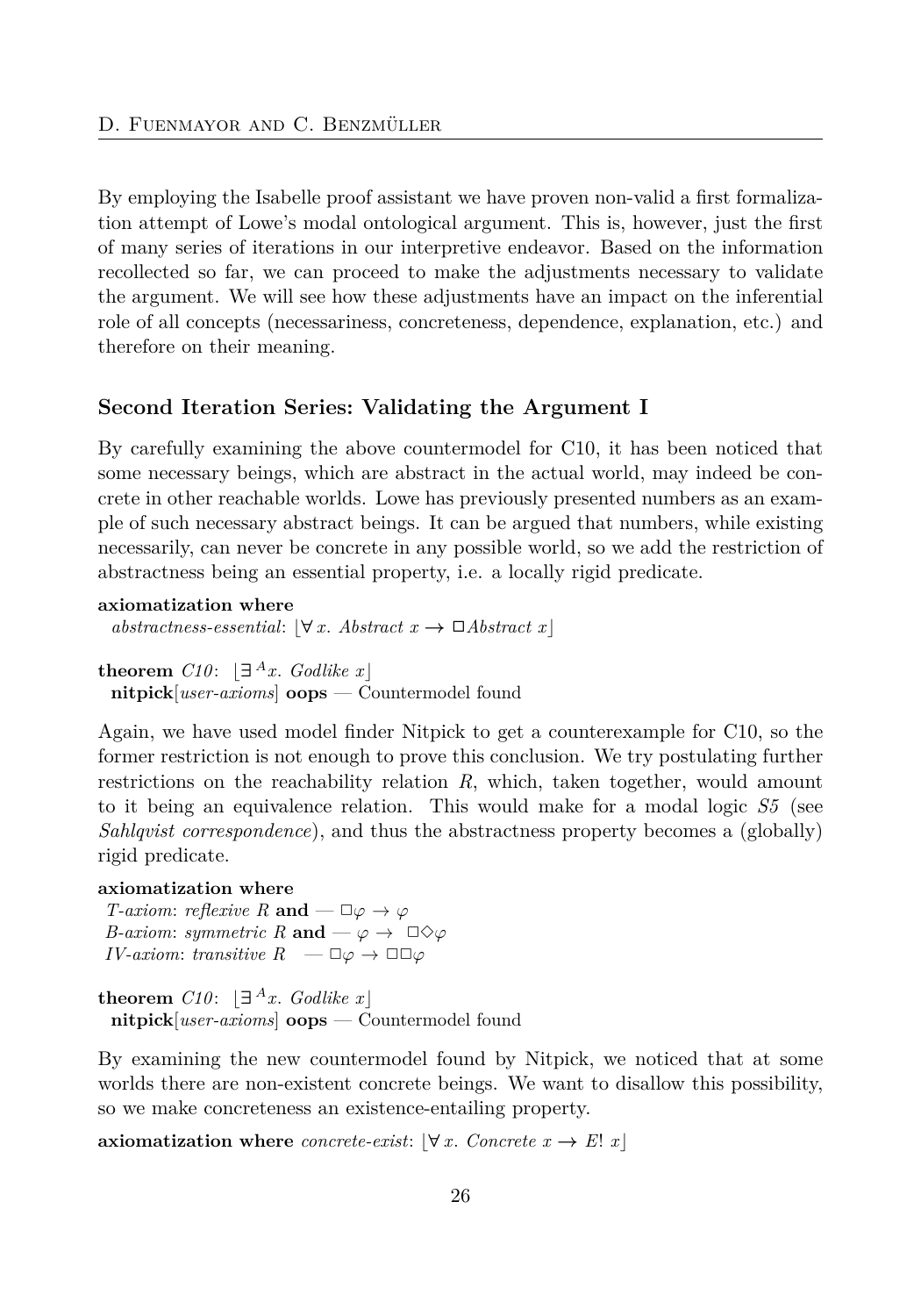We carry out the usual 'sanity checks' to make sure the argument has not become trivialized.[28](#page-0-0)

# **lemma** *True* **nitpick**[*satisfy, user-axioms*] **oops** — Model found: axioms are consistent **lemma**  $|\forall x$ *. E! x* **nitpick**[*user-axioms*] **oops** — Countermodel found: necessitism is not valid **lemma**  $|\varphi \to \Box \varphi|$ **nitpick**[*user-axioms*] **oops** — Countermodel found: modal collapse is not valid

Since Nitpick could not find a countermodel for C10, we have enough confidence in its validity to ask another automated reasoning tool: Isabelle's *Sledgehammer* [\[10\]](#page-34-7) to search for a proof.

**theorem**  $C10$ :  $\left| \exists A_x$ *.*  $Goldike\ x \right|$  **using** *Existence-def Necessary-def abstractness-essential concrete-exist P2 C1 B-axiom* **by** *meson*

Sledgehammer is able to find a proof relying on all premises but the two modal axioms *T* and *IV*. Thus, by the end of this series of iterations, we have seen that Lowe's modal ontological argument depends for its validity on three unstated (i.e. implicit) premises: the essentiality of abstractness, the existence-entailing nature of concreteness, and the modal axiom  $B(\varphi \to \Box \Diamond \varphi)$ . Moreover, we shed some light on the meaning of the concepts of abstractness and concreteness, as we disclose further premises which shape their inferential role in the argument.

# **Third Iteration Series: Validating the Argument II**

In this iteration series we want to explore the critical potential of computational hermeneutics. In this slightly simplified variant (without the implicit premises stated in the previous version), premises P1 to P5 remain unchanged, while none of the last three premises (P6 to P8) show up anymore. Those last premises have been introduced by Lowe in order to interrelate the concepts of explanation and dependence in such a way that they play somewhat opposite roles, without one being the inverse of the other. Nonetheless, we will go all the way and assume that explanation and dependence are indeed inverse relations, for we want to understand how the interrelation of these two concepts affects the validity of the argument.

#### **axiomatization where**

 $dep\text{-}expl\text{-}inverse: |\forall x \ y. y \text{ explains } x \leftrightarrow x \text{ depends}On y|$ 

Let us first prove the relevant partial conclusions.

<sup>&</sup>lt;sup>28</sup>These checks are constantly carried out after postulating axioms for every iteration, so we won't mention them anymore.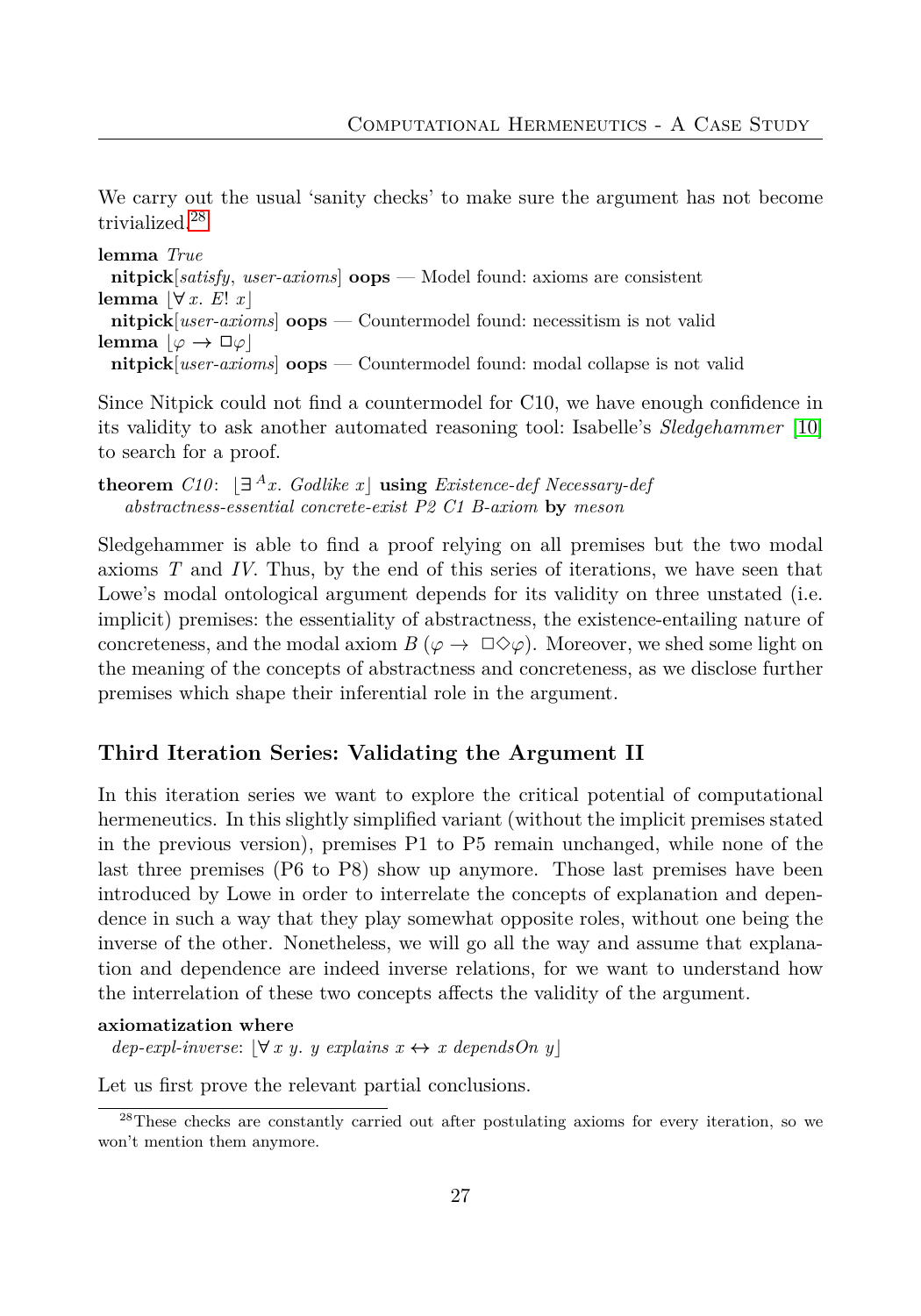**theorem**  $C1$ :  $|\forall A_x$ *x. Abstract*  $x \to (\exists y$ *. Concrete*  $y \land x$  *dependsOn*  $y$ ) **using** *P3 P4* **by** *blast*

**theorem** *C5*:  $\left| \exists A_x$ *. Concrete x* **using** *P2 P3 P4* **by** *blast*

**theorem** *C7*:  $\forall A_x$ *.* (*Necessary*  $x \land$  *Abstract*  $x$ )  $\rightarrow$  *Explained*  $x$ **using** *Explained-def P3 P4 dep-expl-inverse* **by** *meson*

However, the conclusion C10 is still countersatisfiable, as shown by Nitpick.

**theorem**  $C10$ :  $\left[\exists A_x \text{ and } C_x\right]$ **nitpick**[*user-axioms*] **oops** — Countermodel found

Next, let us try assuming a stronger modal logic. We can do this by postulating further modal axioms using the *Sahlqvist correspondence* and asking Sledgehammer to find a proof. Sledgehammer is in fact able to find a proof for C10 which only relies on the modal axiom  $T(\Box \varphi \rightarrow \varphi)$ .

**axiomatization where**

*T*-axiom: *reflexive* R **and** —  $\Box \varphi \rightarrow \varphi$ *B*-axiom: *symmetric* R **and** —  $\varphi \to \Box \Diamond \varphi$ *IV-axiom: transitive R*  $-\Box \varphi \rightarrow \Box \Box \varphi$ 

**theorem**  $C10$ :  $\vert \exists A_x$ *x. Godlike x* | **using** *Contingent-def Existence-def P2 P3 P4 P5 dep-expl-inverse T-axiom* **by** *meson*

In this series of iterations we have verified a modified version of the original argument by Lowe. Our understanding of the concepts of *ontological dependence* and *metaphysical explanation* (in the context of Lowe's argument) has changed after the introduction of an additional axiom constraining both: they are now inverse relations. This new understanding of the inferential role of the above concepts of dependence and explanation has been reached on the condition that the ontological argument, as stated in natural language, must hold (in accordance to the *principle of charity*). Depending on our stance on this matter, we may either feel satisfied with this result or want to consider further alternatives. In the former case we would have reached a state of *reflective equilibrium*. In the latter we would rather carry on with our iterative process in order to further illuminate the meaning of the expressions involved in this argument.

#### **Fourth Iteration Series: Simplifying the Argument**

After some further iterations we arrive at a new variant of Lowe's argument: Premises P1 to P4 remain unchanged and a new premise D5 ("x depends for its existence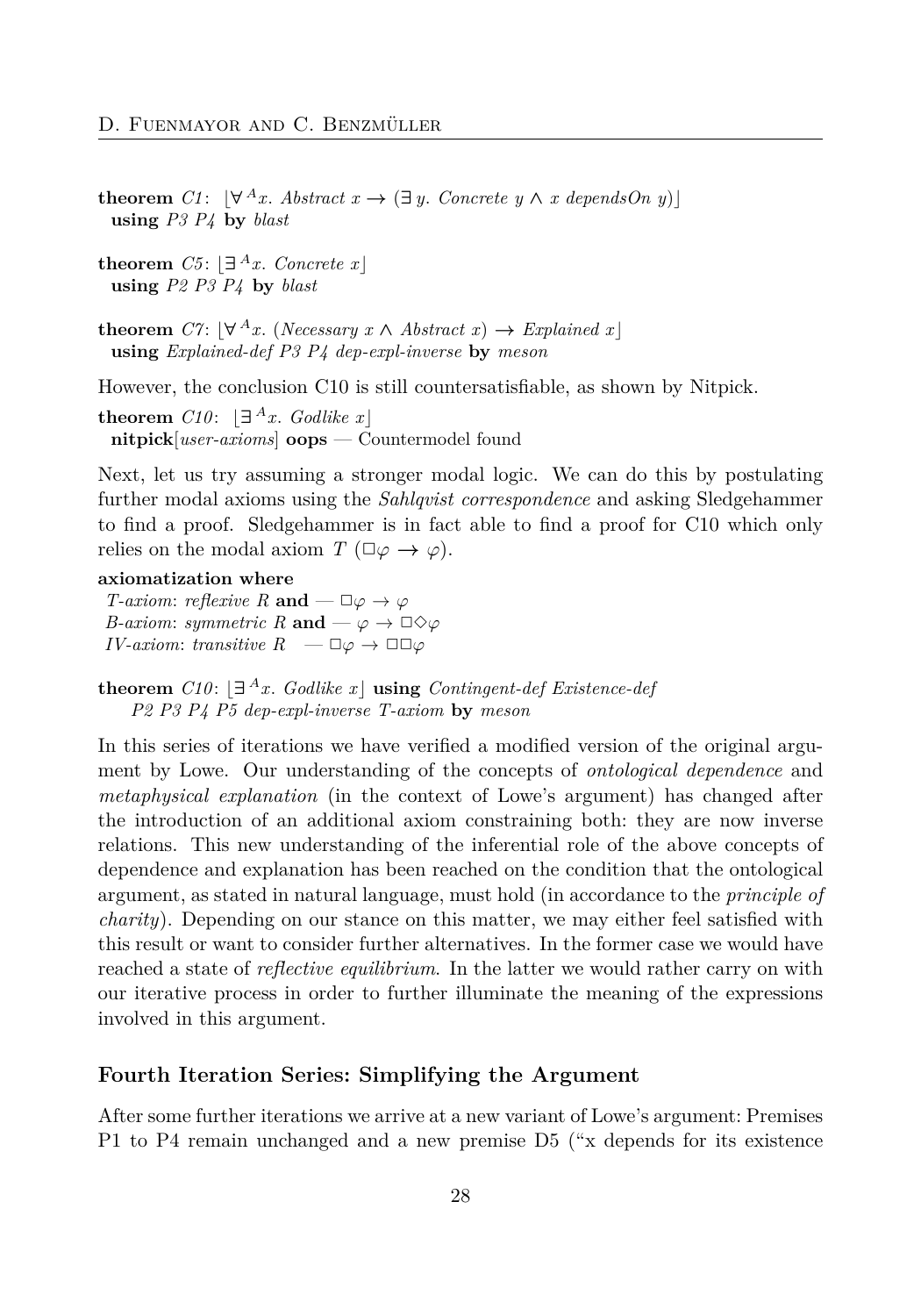on  $y :=$  necessarily, x exists only if y exists") is added. D5 corresponds to the 'definition' of ontological dependence as put forth by Lowe in his article (though only for illustrative purposes). As mentioned before, this purported definition was never meant by him to become part of the argument. Nevertheless, we show here how, by assuming the left-to-right direction of this definition, we get in a position to prove the main conclusions without any further assumptions.

**axiomatization where**  $D5: [\forall A \, x \, y \, \colon x \, dependsOn \, y \to \Box(E \, x \to E \, y)]$ 

```
theorem C1: |\forall A_xx. Abstract x \to (\exists y. Concrete y \land x dependsOn y)
 using P3 P4 by meson
```
 $\mathbf{t}$ **heorem**  $C5$ :  $\left[\exists \, \frac{A}{x}$ *. Concrete*  $x\right]$  **using**  $P2$   $P3$   $P4$  **by** meson

```
theorem C10: |\exists A_xx. Godlike x
 using Necessary-def P2 P3 P4 D5 by meson
```
In this variant, we have been able to verify the conclusion of the argument without appealing to the concept of metaphysical explanation. We were able to get by with just the concept of ontological dependence by explicating it in terms of existence and necessity (as suggested by Lowe).

As a side note, we can also prove that the original premise P5 ("No contingent being can explain the existence of a necessary being") directly follows from D5 by redefining metaphysical explanation as the inverse relation of ontological dependence.

```
abbreviation explanation::(e \Rightarrow e \Rightarrow wo) (infix explains)
 where y explains x \equiv x dependsOn y
```

```
lemma P5: |\neg (\exists^A x. \exists^A y. \text{ Contingent } y \wedge \text{Necessary } x \wedge y \text{ explains } x)|using Necessary-def Contingent-def D5 by meson
```
In this series of iterations we have reworked Lowe's argument so as to get rid of the somewhat obscure concept of metaphysical explanation, thus simplifying the argument. We also got some insight into Lowe's concept of ontological dependence vis-à-vis its inferential role in the argument (by axiomatizing its relation with the concepts of existence and necessity in D5).

There are still some interesting issues to consider. Note that the definitions of existence and being-dependent (axioms "Existence-def" and "Dependent-def" respectively) are not needed in any of the highly optimized proofs found by our automated tools. This raises some suspicions concerning the role played by the existence predicate in the definitions of necessariness and contingency, as well as putting into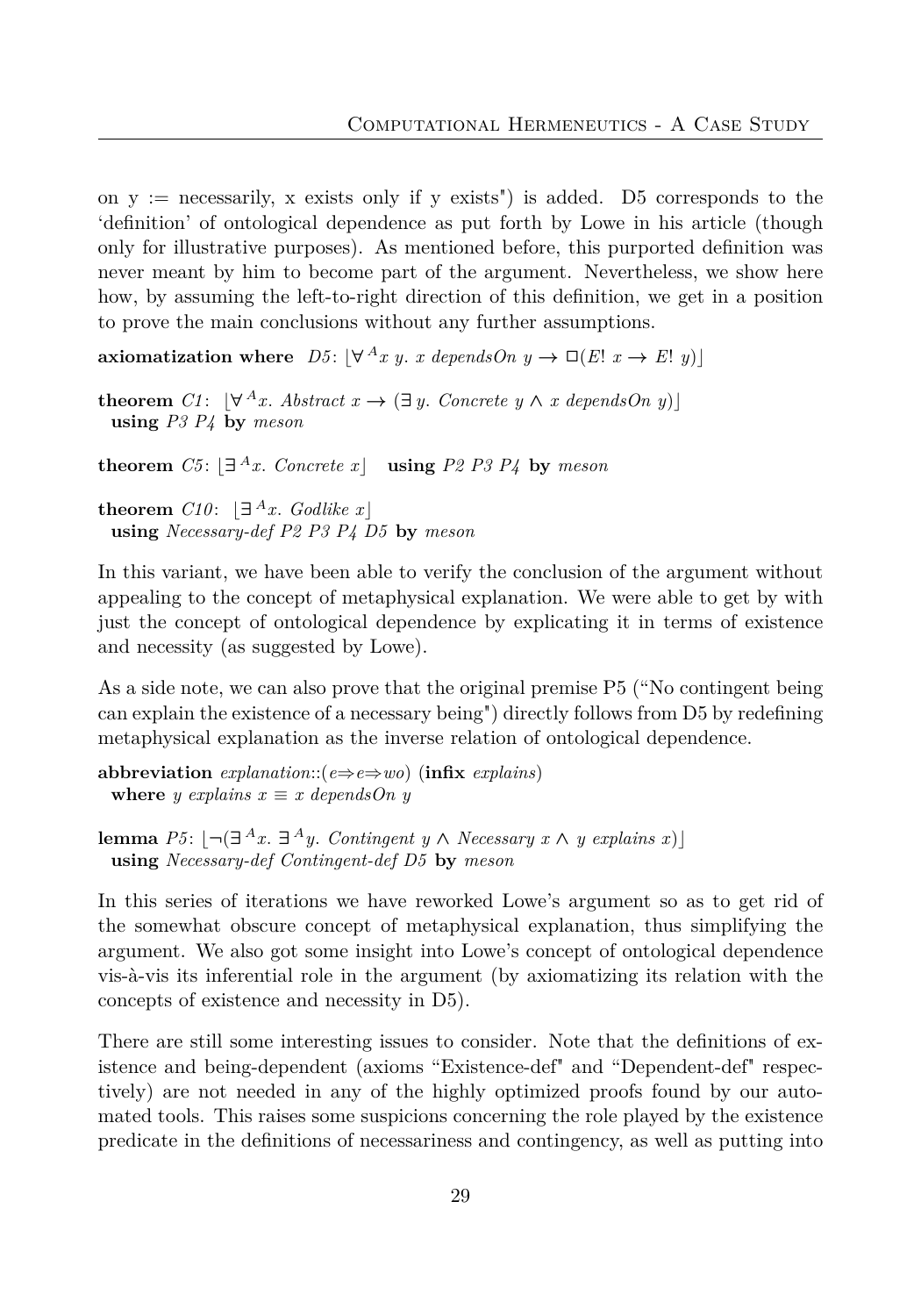question the need for a definition of being-dependent linked to the ontological dependence relation. We will see in the following section that our suspicions are justified and that this argument can be dramatically simplified.

## **Fifth Iteration Series: Arriving at a Non-Modal Argument**

In the next iterations, we want to explore once again the critical potential of computational hermeneutics by challenging another of the author's claims: that this argument is a *modal* one. A new simplified version of Lowe's argument is obtained after abandoning the concept of existence altogether and redefining necessariness and contingency accordingly. As we will see, this variant is actually non-modal and can be easily formalized in first-order predicate logic.

A more literal reading of Lowe's article has suggested a simplified formalization, in which necessariness and contingency are taken as complementary predicates. According to this, our domain of discourse becomes divided in four main categories, as exemplified in the table below.<sup>[29](#page-0-0)</sup>

|            |                | Abstract   Concrete |
|------------|----------------|---------------------|
| Necessary  | <b>Numbers</b> | God                 |
| Contingent | Fiction        | Stuff               |

**consts** *Necessary*::*e*⇒*wo* **abbreviation** *Contingent*:: $e \Rightarrow wo$  **where** *Contingent*  $x \equiv \neg (Necessary \ x)$ 

**consts** *Concrete*::*e*⇒*wo* **abbreviation**  $Abstract::e \Rightarrow wo$  where  $Abstract x \equiv \neg (Concrete x)$ 

**abbreviation**  $Goldike::e \Rightarrow w \Rightarrow bool$  where  $Goldike x \equiv Necessary x \land Concrete x$ 

**consts** *dependence*:: $e \Rightarrow e \Rightarrow wo$  (**infix** *dependsOn*) **abbreviation** *explanation*::(*e*⇒*e*⇒*wo*) (**infix** *explains*) **where** *y* explains  $x \equiv x$  depends On *y* 

As shown below, we can even define being-dependent as a *primitive* predicate (i.e. bearing no relation to ontological dependence) and still be able to validate the argument. Being-independent is defined as the negation of being-dependent.

<sup>&</sup>lt;sup>29</sup>As Lowe explains in the article, "there is no logical restriction on combinations of the properties involved in the concrete/abstract and the necessary/contingent distinctions. In principle, then, we can have contingent concrete beings, contingent abstract beings, necessary concrete beings, and necessary abstract beings."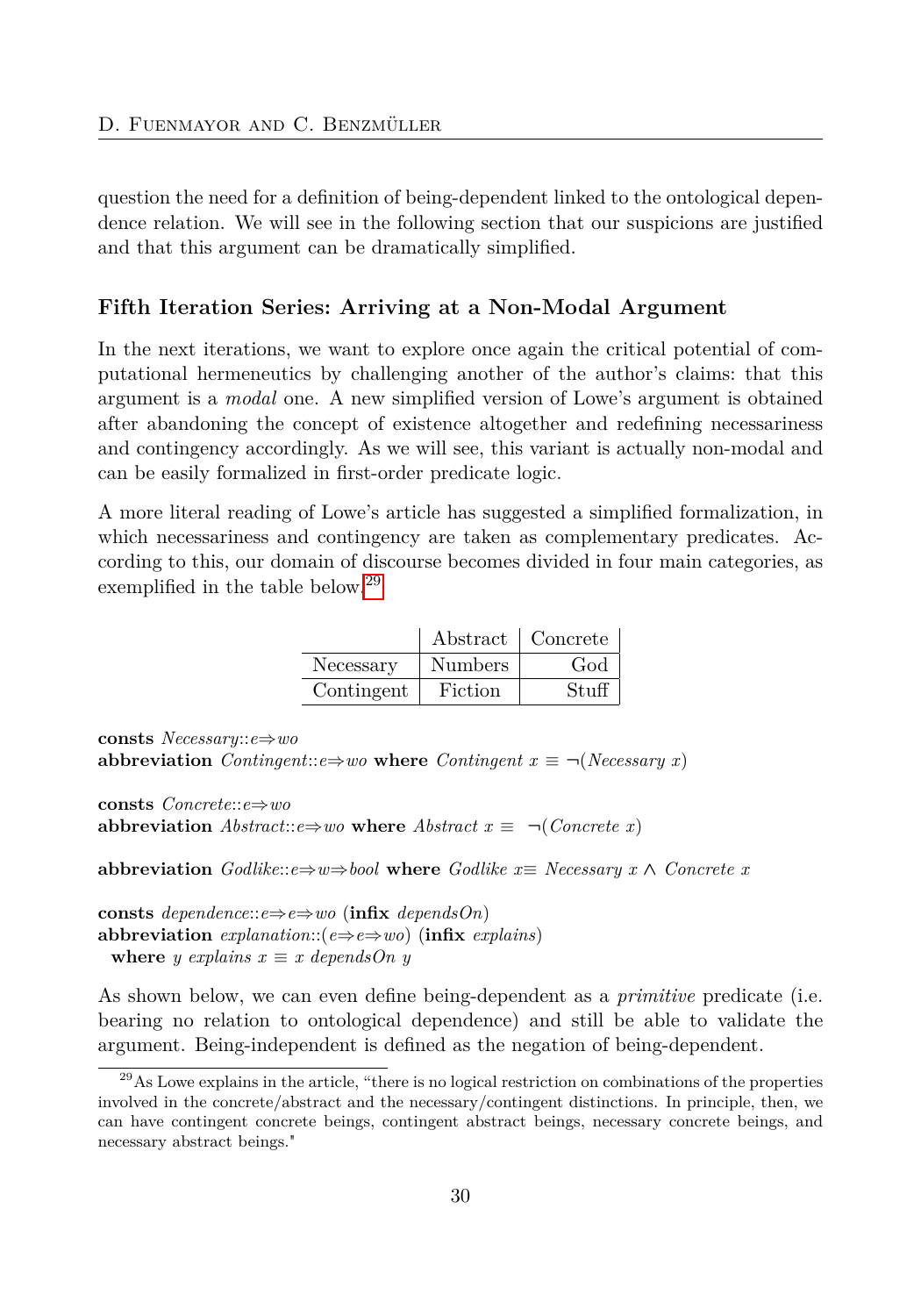**consts** *Dependent*::*e*⇒*wo* **abbreviation** *Independent*:: $e \Rightarrow wo$  **where** *Independent*  $x \equiv \neg (Dependent \ x)$ 

By taking, once again, metaphysical explanation as the inverse relation of ontological dependence and by assuming premises P2 to P5 we can prove conclusion C10.

#### **axiomatization where**

*P2*:  $\exists$  *x. Necessary x* ∧ *Abstract x* and *P3*:  $|\forall x$ *. Abstract*  $x \rightarrow$  *Dependent*  $x |$  **and**  $P_4$ :  $|\forall x$ *. Dependent*  $x \rightarrow (\exists y$ *. Independent*  $y \land x$  *dependsOn*  $y$ ) and *P5*:  $\vert \neg (\exists x \cdot \exists y \cdot \text{Contingent } y \wedge \text{Necessary } x \wedge y \text{ explains } x) \vert$ 

**theorem**  $C10$ :  $\exists x$ *. Godlike x* **using**  $P2$   $P3$   $P4$   $P5$  by *blast* 

Note that, in the axioms above, all restricted (actualist) quantifiers have been changed into unrestricted (possibilist) quantifiers, following the elimination of the concept of existence from our argument: Our quantifiers now range over all beings, because all beings exist. Also note that modal operators have disappeared; thus, this new variant is directly formalizable in classical first-order logic.

#### **Sixth Iteration Series: Modified Modal Argument I**

In the following two series of iterations, we want to illustrate the use of the *computational hermeneutics* approach in those cases where we must start our interpretive endeavor with no *explicit* understanding of the concepts involved. In such cases, we start by taking all concepts as primitive without stating any definition explicitly. We will see how we gradually improve our understanding of these concepts in the iterative process of adding and removing axioms, thus framing their inferential role in the argument.

```
consts Concrete::e⇒wo
consts Abstract::e⇒wo
consts Necessary::e⇒wo
consts Contingent::e⇒wo
consts dependence::e \Rightarrow e \Rightarrow wo (infix dependsOn)
consts explanation::e \Rightarrow e \Rightarrow wo (infix explains)
consts Dependent::e⇒wo
abbreviation Independent::e \Rightarrow wo where Independent x \equiv \neg (Dependent \ x)
```
In order to honor the original intention of the author, i.e., providing a *modal* variant of St. Anselm's ontological argument, we are required to make a change in Lowe's original formulation. In this variant we will restate the expressions "necessary abstract" and "necessary concrete" as "necessari*ly* abstract" and "necessari*ly* concrete"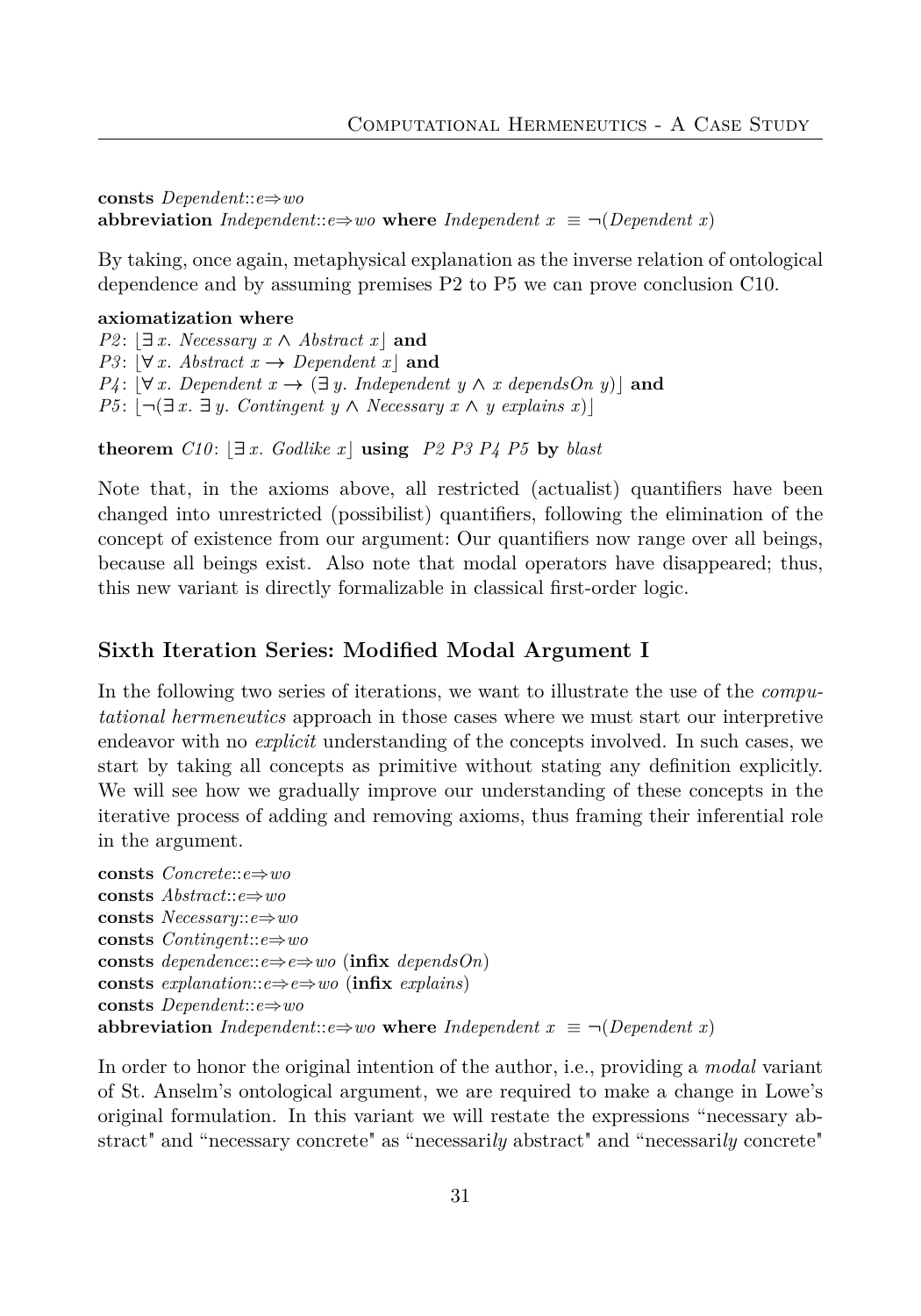respectively. With this new adverbial reading we are no longer talking about the concept of *necessariness*, but of *necessity* instead, so we use the modal box operator  $(\Box)$  for its formalization. It can be argued that in this variant we are not concerned with the interpretation of the *original* natural-language argument anymore. We are rather interested in showing how the computational hermeneutics method can go beyond simple interpretation and foster a creative approach to assessing and improving philosophical arguments.

Premise P1 now reads: "God is, by definition, a necessari*ly* concrete being."

**abbreviation**  $Goldike::e \Rightarrow wo$  where  $Goldike x \equiv \Box$  Concrete x

Premise P2 reads: "Some necessari*ly* abstract beings exist". The rest of the premises remains unchanged.

#### **axiomatization where**

*P2*:  $\exists x$ *.* □*Abstract x* **and** *P3*:  $\forall x$ *. Abstract*  $x \rightarrow$  *Dependent*  $x |$  **and**  $P_4$ :  $|\forall x$ *. Dependent*  $x \to (\exists y$ *. Independent*  $y \wedge x$  *dependsOn*  $y|$  and *P5*:  $\neg$  $\neg$  $\exists x$ .  $\exists y$ *. Contingent y* ∧ *Necessary x* ∧ *y explains x*)

Without postulating any additional axioms, C10 ("A *necessarily* concrete being exists") can be falsified by Nitpick.

**theorem**  $C10: |\exists x$ *. Godlike* x **nitpick oops** — Countermodel found

An explication of the concepts of necessariness, contingency and explanation is provided below by axiomatizing their interrelation to other concepts. We will now regard necessariness as being *necessarily abstract* or *necessarily concrete*, and explanation as the inverse relation of dependence, as before.

#### **axiomatization where**

*Necessary-expl:*  $|\forall x$ *. Necessary*  $x \leftrightarrow (\Box \text{Abstract } x \lor \Box \text{ concrete } x) |$  and *Contingent-expl:*  $|\forall x$ *. Contingent*  $x \leftrightarrow \neg N$ *ecessary*  $x |$  and *Explanation-expl:*  $\forall x, y \in x$  *y explains*  $x \leftrightarrow x$  depends On  $y$ 

Without any further constraints, C10 becomes again falsified by Nitpick.

**theorem**  $C10: |\exists x$ *. Godlike x* **nitpick oops** — Countermodel found

We postulate further modal axioms (using the *Sahlqvist correspondence*) and ask Isabelle's Sledgehammer tool for a proof. Sledgehammer is able to find a proof for C10 which only relies on the modal axiom T ( $\Box \varphi \rightarrow \varphi$ ).

#### **axiomatization where**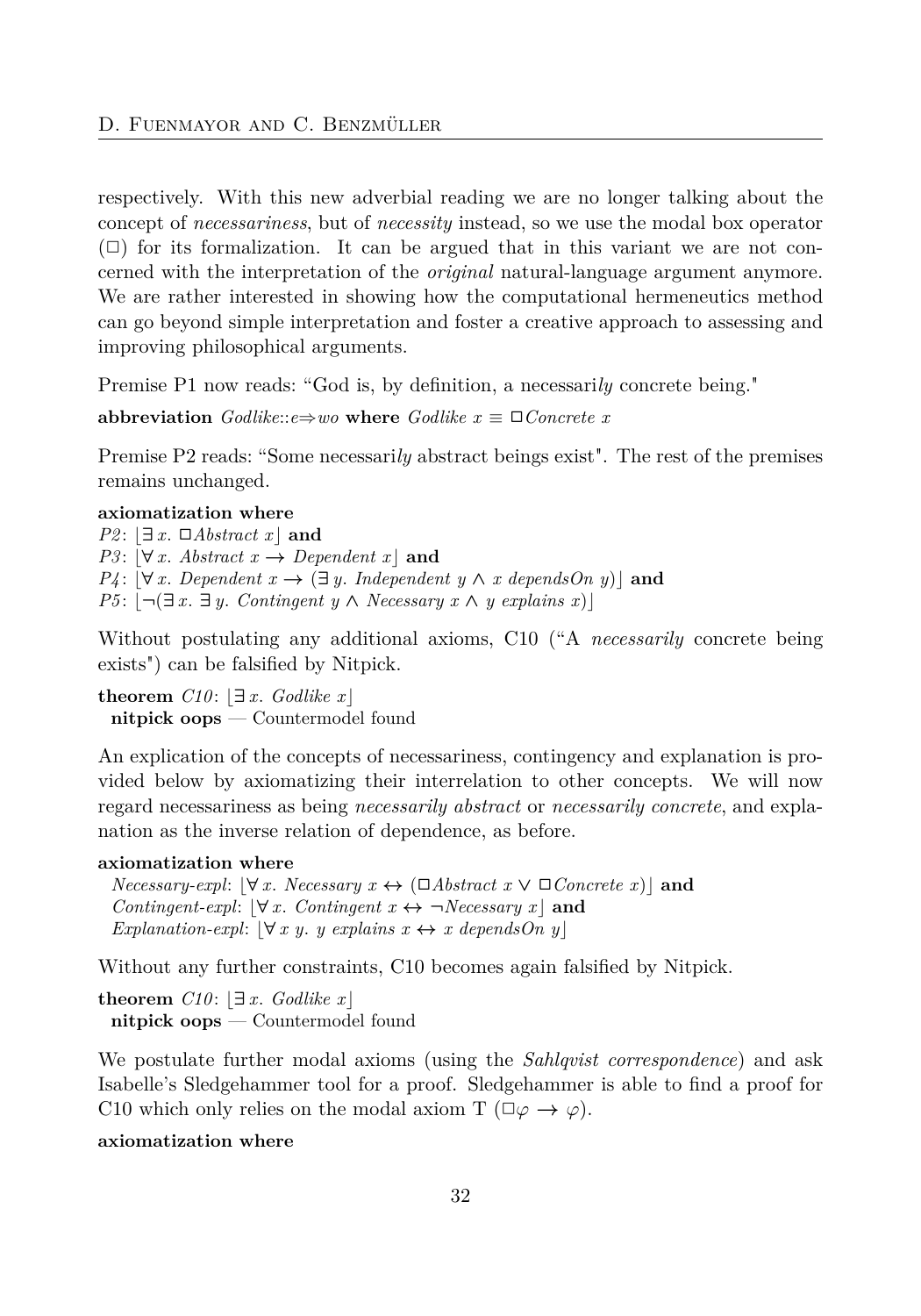*T*-axiom: *reflexive* R **and** —  $\Box \varphi \rightarrow \varphi$ *B*-axiom: *symmetric* R **and** —  $\varphi \rightarrow \Box \Diamond \varphi$ *IV-axiom: transitive R*  $-\Box \varphi \rightarrow \Box \Box \varphi$ 

**theorem**  $C10$ :  $\exists x$ *. Godlike x* **using**  $Contingent\text{-}expl$  *Explanation-expl Necessary-expl P2 P3 P4 P5 T-axiom* **by** *metis*

## **Seventh Iteration Series: Modified Modal Argument II**

As in the previous variant, we will illustrate here how the meaning (as inferential role) of the expressions involved in the argument gradually becomes explicit in the process of axiomatizing further constraints. We follow on with the adverbial reading of the expression "necessary" but provide an improved explication of necessariness (and contingency). We think that this explication, in comparison to the previous one, better fits our intuitive pre-understanding of the concept of being a necessary (or contingent) being. Thus, we will now regard necessariness as being *necessarily* abstract or concrete. (As before, we regard here metaphysical explanation as the inverse of the ontological dependence relation.)

#### **axiomatization where**

*Necessary-expl:*  $|\forall x$ *. Necessary*  $x \leftrightarrow \Box$ (*Abstract x*  $\lor$  *Concrete x*) and *Contingent-expl:*  $|\forall x$ *. Contingent*  $x \leftrightarrow \neg N$ *ecessary*  $x |$  and *Explanation-expl:*  $|\forall x \ y$ *. y explains*  $x \leftrightarrow x$  *dependsOn y* 

These constraints are, however, not enough to ensure the argument's validity, as confirmed by Nitpick.

**theorem**  $C10$ :  $\vert \exists x$ *. Godlike*  $x \vert$  **nitpick oops** — Countermodel found

After some iterations, we see that, by giving a more satisfactory explication of the concept of necesariness, we are also required to (i) assume the essentiality of abstractness (as we did in a former iteration), and (ii) restrict the reachability relation by enforcing its symmetry (i.e. assuming the modal axiom *B*).

```
axiomatization where
 abstractness-essential: \forall x. Abstract x \rightarrow \BoxAbstract x | and
 B-Axiom: symmetric R \to \varphi \to \Box \Diamond \varphi
```

```
theorem C10: \exists x. Godlike x using Contingent-expl Explanation-expl
   Necessary-expl P2 P3 P4 P5 abstractness-essential B-Axiom by metis
```
In each of the previous versions we have seen how our understanding of the concepts of being-necessary (necessariness), being-contingent (contingency), explanation, de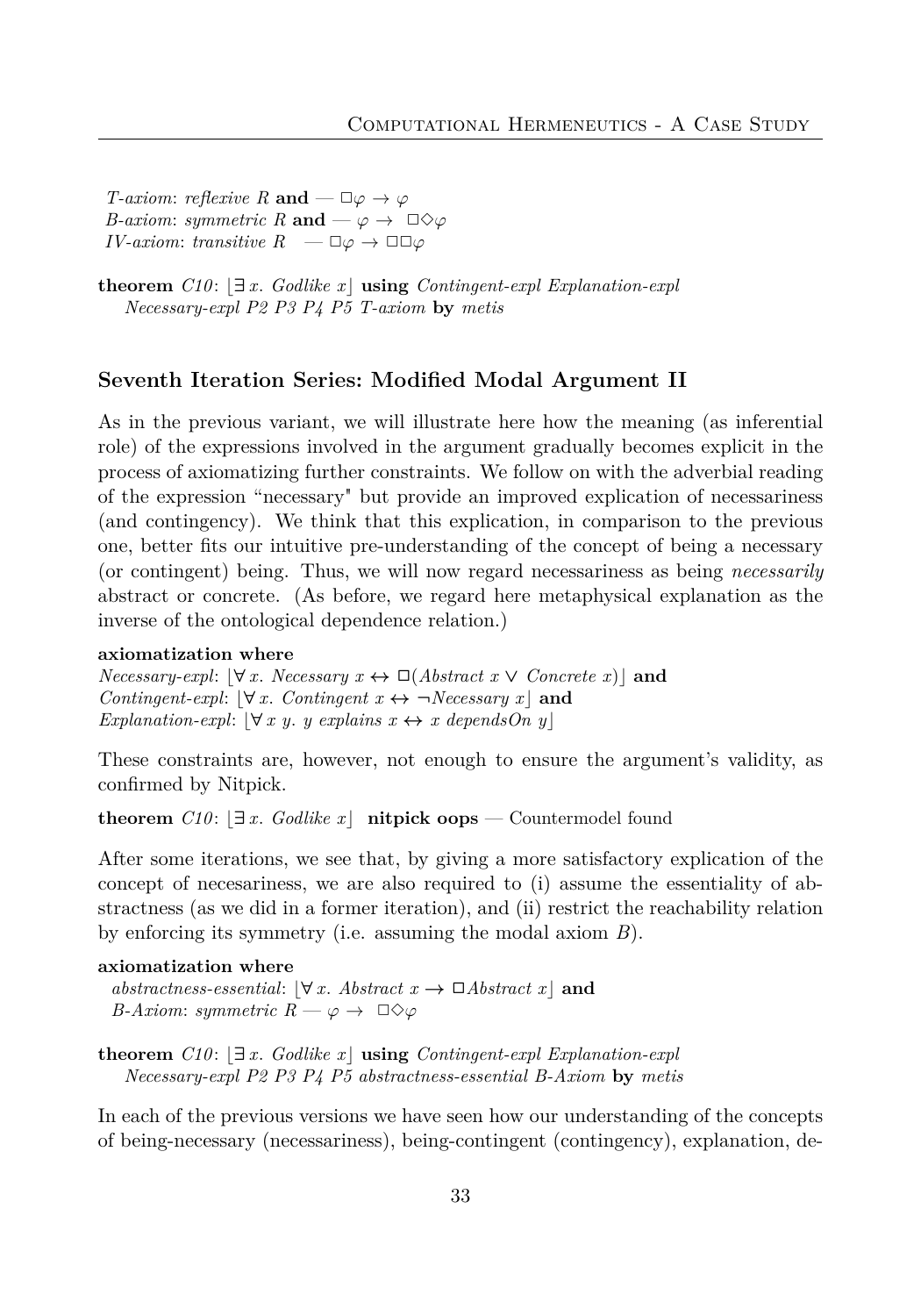pendence, abstractness, concreteness, etc. has gradually evolved thanks to the iterative holistic method made possible by the real-time feedback provided by Isabelle's automated proving tools.

We think that, after this last series of iterations, the use of the *computational hermeneutics* method has been illustrated adequately. We do not claim that this formalization of Lowe's argument is its best or most adequate one; it is just a consequence of the path we have followed by coming up with new ideas and testing them with the help of automated tools. In our view, while the third variant may be the closest one to Lowe's original formulation, it is this latter (seventh) variant the one which strikes the best balance between interpretation and critical assessment of this argument. We encourage the reader to continue with this process until arriving to his/her own *reflective equilibrium* (possibly by building upon our computer-verified work [\[22\]](#page-35-16) available at the *Archive of Formal Proofs*).[30](#page-0-0)

# **Conclusion**

We have argued for the role of formal logic as an *ars explicandi* and the possibility of applying it to foster our understanding of rational arguments (in particular metaphysical and theological ones). We understand the give-and-take process aiming at an adequate formal reconstruction of a natural-language argument in itself as a kind of interpretive endeavor. Moreover, we have argued that, by using automated reasoning technology to systematically explore the many different inferential possibilities latent in a formalized argument, we can make explicit the inferential role played by its constituent expressions and thus better understand their meaning in the given interpretation context.

As a computer-assisted method, computational hermeneutics aims at complementing our human ingenuity with the data-processing power of modern computers and at using this synergy to make interpretation more effective. In a similar vein, we currently work on how to apply this approach in the computer science field of *natural language understanding*. Specifically, we want to tackle the problem of formalization: how to search *methodically* for the most appropriate logical form(s) of a given natural-language argument, by casting its individual statements into expressions of some sufficiently expressive logical language. Being able to automatically extract a formal representation for some piece of natural-language discourse, by taking into

 $30$ The Archive of Formal Proofs (<www.isa-afp.org>) is a collection of proof libraries, examples, and larger scientific developments, mechanically checked using the Isabelle proof assistant. It is organized in the way of a scientific journal and submissions are refereed.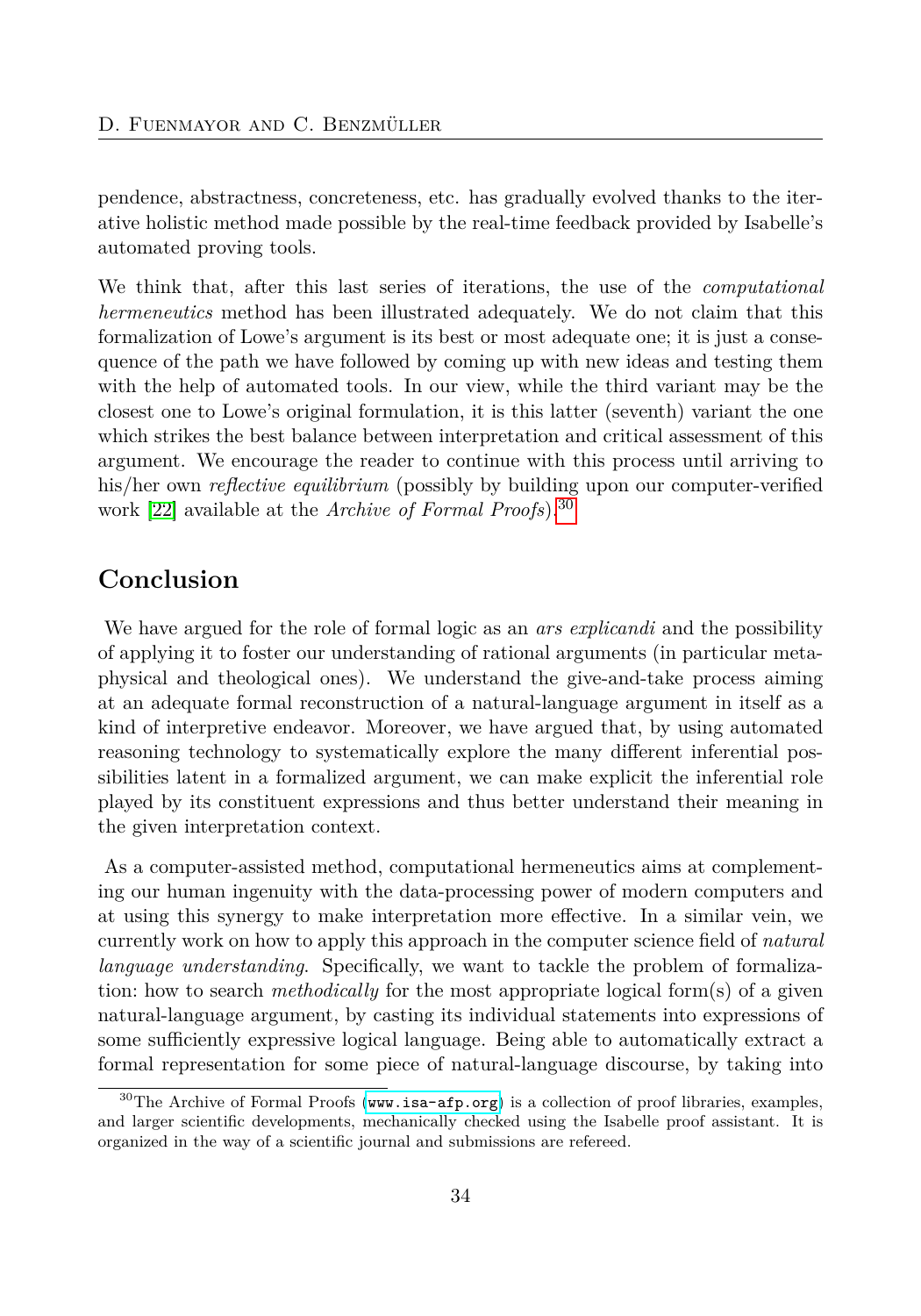account its holistically-determined logical location in a web of possible inferences, is an important step towards the deep semantic analysis and critical assessment of non-trivial natural-language discourse. Further applications in areas like knowledge/ontology extraction, semantic web and legal informatics are currently being contemplated.

# **References**

- <span id="page-34-6"></span>[1] J. Alama, P. E. Oppenheimer, and E. N. Zalta. Automating Leibniz's theory of concepts. In A. P. Felty and A. Middeldorp, editors, *Automated Deduction - CADE-25 - 25th International Conference on Automated Deduction, Berlin, Germany, August 1-7, 2015, Proceedings*, volume 9195 of *LNCS*, pages 73–97. Springer, 2015.
- <span id="page-34-8"></span>[2] C. Baumberger and G. Brun. Dimensions of objectual understanding. *Explaining understanding. New perspectives from epistemology and philosophy of science*, pages 165–189, 2016.
- <span id="page-34-9"></span>[3] M. Baumgartner and T. Lampert. Adequate formalization. *Synthese*, 164(1):93–115, 2008.
- <span id="page-34-4"></span>[4] C. Benzmüller. A top-down approach to combining logics. In J. Filipe and A. Fred, editors, *Proc. of the 5th International Conference on Agents and Artificial Intelligence (ICAART)*, volume 1, pages 346–351, Barcelona, Spain, 2013. SCITEPRESS – Science and Technology Publications, Lda.
- <span id="page-34-5"></span>[5] C. Benzmüller. Recent successes with a meta-logical approach to universal logical reasoning (extended abstract). In S. A. da Costa Cavalheiro and J. L. Fiadeiro, editors, *Formal Methods: Foundations and Applications - 20th Brazilian Symposium, SBMF 2017, Recife, Brazil, November 29 - December 1, 2017, Proceedings*, volume 10623 of *Lecture Notes in Computer Science*, pages 7–11. Springer, 2017.
- <span id="page-34-3"></span>[6] C. Benzmüller and L. Paulson. Quantified multimodal logics in simple type theory. *Logica Universalis (Special Issue on Multimodal Logics)*, 7(1):7–20, 2013.
- <span id="page-34-2"></span>[7] C. Benzmüller, L. Weber, and B. Woltzenlogel Paleo. Computer-assisted analysis of the Anderson-Hájek controversy. *Logica Universalis*, 11(1):139–151, 2017.
- <span id="page-34-0"></span>[8] C. Benzmüller and B. Woltzenlogel Paleo. Automating Gödel's ontological proof of God's existence with higher-order automated theorem provers. In T. Schaub, G. Friedrich, and B. O'Sullivan, editors, *ECAI 2014*, volume 263 of *Frontiers in Artificial Intelligence and Applications*, pages 93 – 98. IOS Press, 2014.
- <span id="page-34-1"></span>[9] C. Benzmüller and B. Woltzenlogel Paleo. The inconsistency in Gödel's ontological argument: A success story for AI in metaphysics. In *IJCAI 2016*, 2016.
- <span id="page-34-7"></span>[10] J. Blanchette, S. Böhme, and L. Paulson. Extending Sledgehammer with SMT solvers. *Journal of Automated Reasoning*, 51(1):109–128, 2013.
- <span id="page-34-10"></span>[11] J. Blanchette and T. Nipkow. Nitpick: A counterexample generator for higher-order logic based on a relational model finder. In *Proc. of ITP 2010*, volume 6172 of *LNCS*,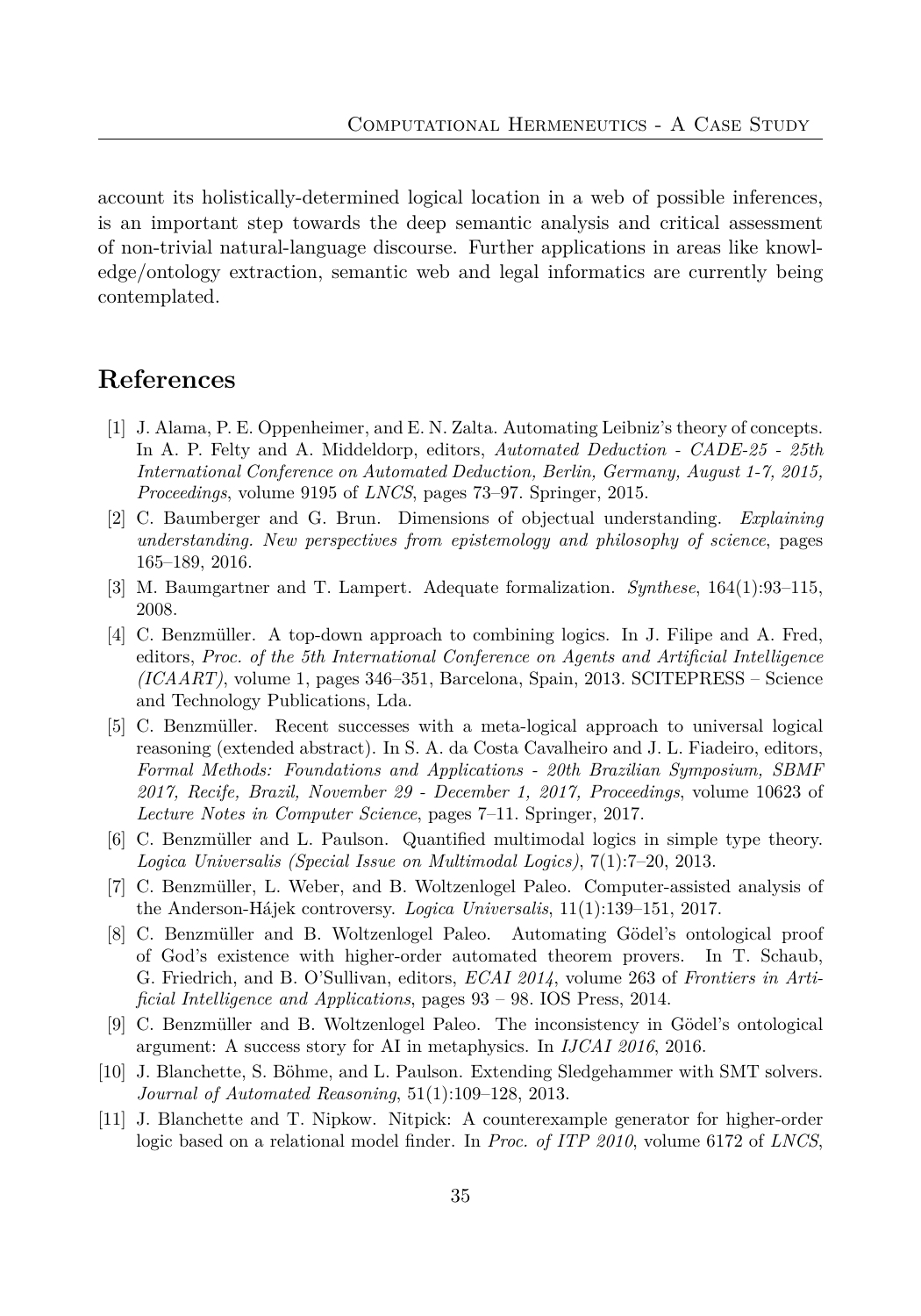pages 131–146. Springer, 2010.

- <span id="page-35-9"></span>[12] N. Block. Semantics, conceptual role. In *Routledge Encyclopedia of Philosophy*. Taylor and Francis, 1998.
- <span id="page-35-3"></span>[13] R. B. Brandom. *Making It Explicit: Reasoning, Representing, and Discursive Commitment*. Harvard University Press, 1994.
- <span id="page-35-15"></span>[14] G. Brun. Reconstructing arguments. formalization and reflective equilibrium. *Logical analysis and history of philosophy*, 17:94–129, 2014.
- <span id="page-35-1"></span>[15] D. Davidson. Radical interpretation interpreted. *Philosophical Perspectives*, 8:121–128, January 1994.
- <span id="page-35-2"></span>[16] D. Davidson. *Essays on actions and events: Philosophical essays*, volume 1. Oxford University Press on Demand, 2001.
- <span id="page-35-5"></span>[17] D. Davidson. On the very idea of a conceptual scheme. In *Inquiries into Truth and Interpretation*. Oxford University Press, September 2001.
- <span id="page-35-0"></span>[18] D. Davidson. Radical interpretation. In *Inquiries into Truth and Interpretation*. Oxford University Press, September 2001.
- <span id="page-35-7"></span>[19] G. Eder and E. Ramharter. Formal reconstructions of St. Anselm's ontological argument. *Synthese: An International Journal for Epistemology, Methodology and Philosophy of Science*, 192(9), October 2015.
- <span id="page-35-14"></span>[20] C. Elgin. *Considered judgment*. Princeton University Press, 1999.
- <span id="page-35-12"></span>[21] D. Fuenmayor and C. Benzmüller. Automating emendations of the ontological argument in intensional higher-order modal logic. In *KI 2017: Advances in Artificial Intelligence 40th Annual German Conference on AI, Dortmund, Germany, September 25-29, 2017, Proceedings*, volume 10505 of *LNAI*, pages 114–127. Springer, 2017.
- <span id="page-35-16"></span>[22] D. Fuenmayor and C. Benzmüller. Computer-assisted reconstruction and assessment of E. J. Lowe's modal ontological argument. *Archive of Formal Proofs*, Sept. 2017. [http://isa-afp.org/entries/Lowe\\_Ontological\\_Argument.html](http://isa-afp.org/entries/Lowe_Ontological_Argument.html), Formal proof development.
- <span id="page-35-6"></span>[23] D. Fuenmayor and C. Benzmüller. Types, Tableaus and Gödel's God in Isabelle/HOL. *Archive of Formal Proofs*, May 2017. [http://isa-afp.org/entries/](http://isa-afp.org/entries/Types_Tableaus_and_Goedels_God.html) [Types\\_Tableaus\\_and\\_Goedels\\_God.html](http://isa-afp.org/entries/Types_Tableaus_and_Goedels_God.html), Formal proof development.
- <span id="page-35-4"></span>[24] T. F. Godlove, Jr. *Religion, Interpretation and Diversity of Belief: The Framework Model from Kant to Durkheim to Davidson*. Cambridge University Press, 1989.
- <span id="page-35-11"></span>[25] T. F. Godlove, Jr. Saving belief: on the new materialism in religious studies. In N. Frankenberry, editor, *Radical interpretation in religion*. Cambridge University Press, 2002.
- <span id="page-35-13"></span>[26] T. Hales, M. Adams, G. Bauer, T. D. Dang, J. Harrison, L. T. Hoang, C. Kaliszyk, V. Magron, S. Mclaughlin, T. Nguyen, and et al. A formal proof of the kepler conjecture. *Forum of Mathematics, Pi*, 5, 2017.
- <span id="page-35-8"></span>[27] G. Harman. (Nonsolipsistic) conceptual role semantics. In E. Lepore, editor, *Notre Dame Journal of Formal Logic*, pages 242–256. Academic Press, 1987.
- <span id="page-35-10"></span>[28] P. Horwich. *Meaning*. Oxford University Press, 1998.